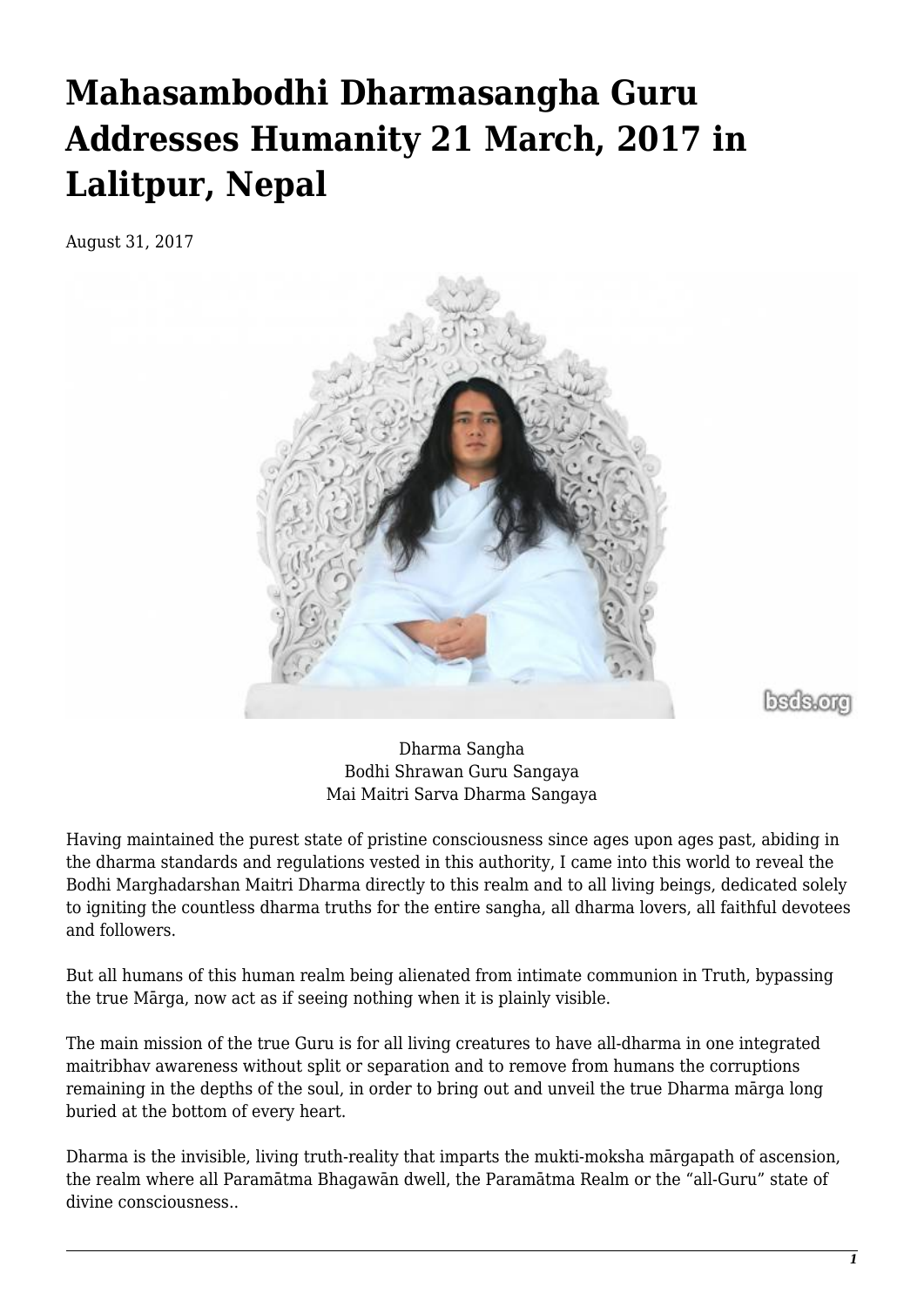The essence of dharma is empirical first-hand realisation of true wisdom, that is, having thoroughly searched for and found the true mārga, to live it. Dharma is light, the great brilliance that makes all lights shine; it is dharma essence that sustains all realms in the universe.

Not a self-serving path, the path-guidance of Dharma is the active mārga-process that uplifts all living beings into mukti-moksha transcendence. That is, dharma in the world is the true essence that remains forever untainted.

True dharma is realised (by humans) gradually in measured increments. For the fruits of our karma actions therefore, we must rely solely on our own choices. The very meaning of this human realm is the punya karmafruit resulting from our choices between truth and untruth, wrongdoings and punya light.

Dharma is not this: it never engenders behavioral traits like anger, greed, seduction, selfishness, exploitation, bias or separation, accusation and counter-accusation, mistrust, doubts and suspicion, or advocates mārgapaths of world destruction.

Dharma dwells only and solely in maitribhav and in true karma. That is why dharma does not have the least hint of separation or discord.

To know the realities of suffering of all the world's living beings including self, exposing all disguises of evil poisons to erase them from the heart's inner core, is to be in joyful divine blessing not only in this world but also in celestial spheres.

In order to establish dharma and maitribhav, giving maitri nectar-juice in full-hearted union, not only oneself, but the world must be awakened first-hand to dharma's inner experiential realities. Now at last, the auspicious time for the world's dharma-transformation is here.

Although dharma is laid down in the material physical world, its essentials are subtle, rare, invisible and hard to experience first-hand.

It is not that the Guru opposes dharma; it is rather that, arriving in the world at this present age when human beings themselves are entirely mired in self-serving mārgapaths of harmful seductive standards, glimpses of true Maitri Dharma mārgapath guidance can only be revealed only bit by bit.

The Guru's manifest form exists in both human and suprahuman states, and the true Guru sighted in the world is the actual form of the Paramātma Gurus.

For those in falsehood, evidence of Truth is perceived as if looking at oneself in a trick mirror.

Although human nature is entirely nurtured by living, peace-giving plants, humans' refusal to stop killing animals, to stop greed, pride, defilement, violence, commerce and exploitation has propelled them to rush toward world-annihilation in the end. In this present Age, even while dwelling in the ocean of truth, humans not following true dharma remain in a state of spiritual paralysis.

Not forsaking conceit, anger, greed, seduction, envy, violence, commerce and exploitation is making world-annihilation inevitable. Now in this end-time, humanity must wake up to this great challenge.

Now, abiding in all the standards and laws of Maitri Dharma, invoking invincible soul-consciousness, practicing true karma to gain mukti-moksha freedom for all beings, not only for oneself, with infinite awe and reverence for the Paramātma Gurus to create the heavenly realm flourishing like Paradise,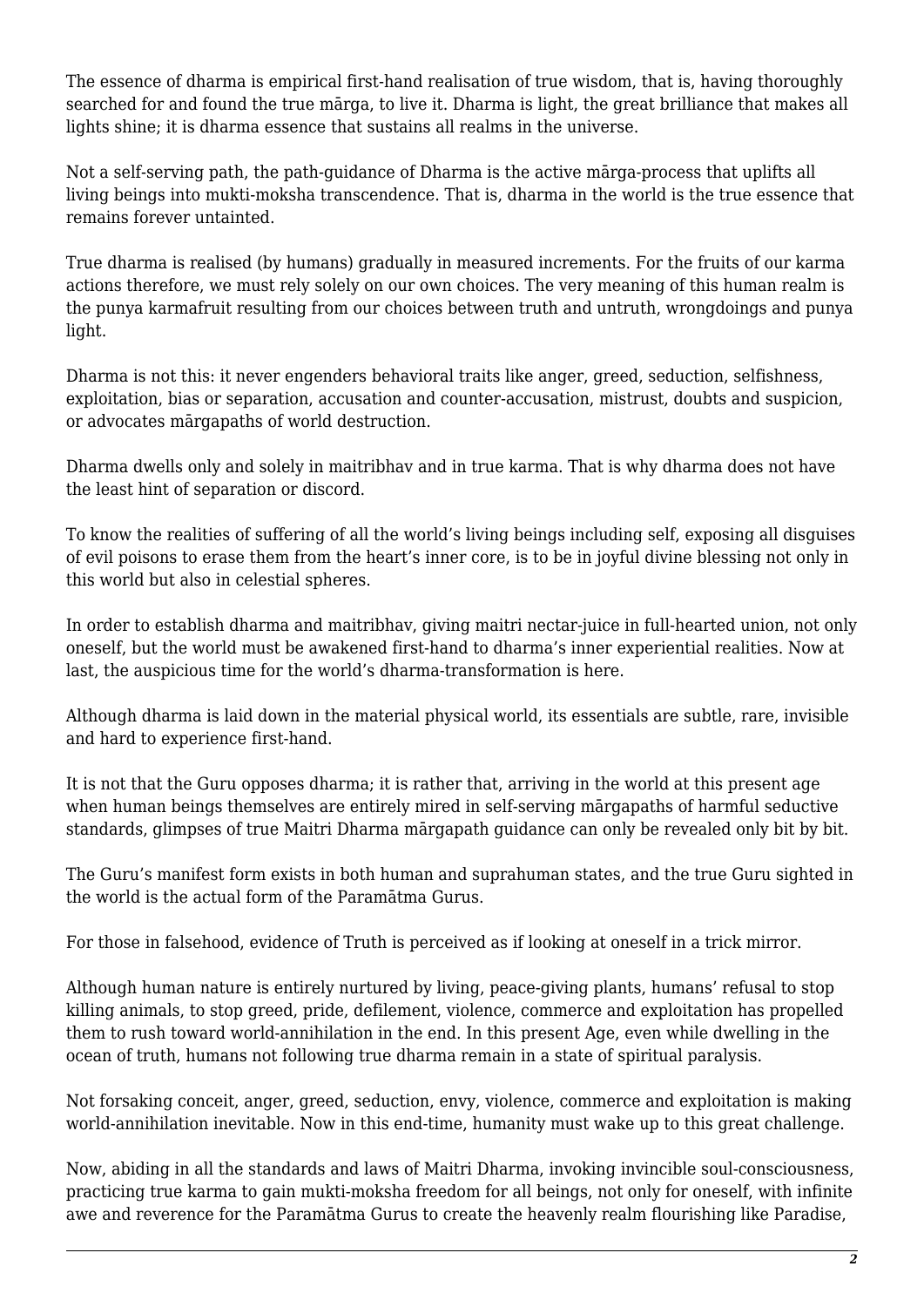in trust filled with faith, devotion and hope in direct, first-hand knowing and in light, building harmonious connections between human souls and Paramātma Bhagawān to their fullest, most glorious apotheosis – this is the Bodhi Mārgadarshan Maitridharma.

Whoever in the world still remains weighed down by evil thoughts, speech and harmful deeds, is doomed to certain perdition from which there is no recourse. Even Guru Himself and Dharma cannot help wherever the blessing light of punya karmafruit has been exhausted.

In fact, truth-essentials of dharma are realised to the exact extent that importance is given to them; human beings must urgently, seriously and full-heartedly undertake their own vital tasks.

It is not just for the Guru to be giving mārgapath directions and instructions, the journey of walking and living the Path is one's own, and must be fostered with mercy, compassion, trust, faith and devotion, pure living, pure nourishment, pure views, pure speech, all the sacred precepts, samadhi, heartfelt reverence and wisdom.

Since all the world's living beings are sustained by the plant kingdom, and since both the world's living beings and the entire plant kingdom are creations of the Paramātma Bhagawān Gurus, in the end the chief sustainer of the world is Dharma.

May all the world's living beings unerringly and swiftly absorb true dharma's purest rudiments, precepts, dharma essentials and omniscience for the joyful inner transformations leading to supreme crowning revelations.

Sarva Maitri Mangalam, Asthu, Tathastu.

21 March 2017 Chunikel, Bungamati, Kathmandu Valley

<https://bsds.org/en/news/199/maha-sambodhi-dharma-sangha-guru-message-2017>

## **Mahasambodhi Dharmasangha Guru's Message in Lamjung of February 22, 2014**

February 22, 2014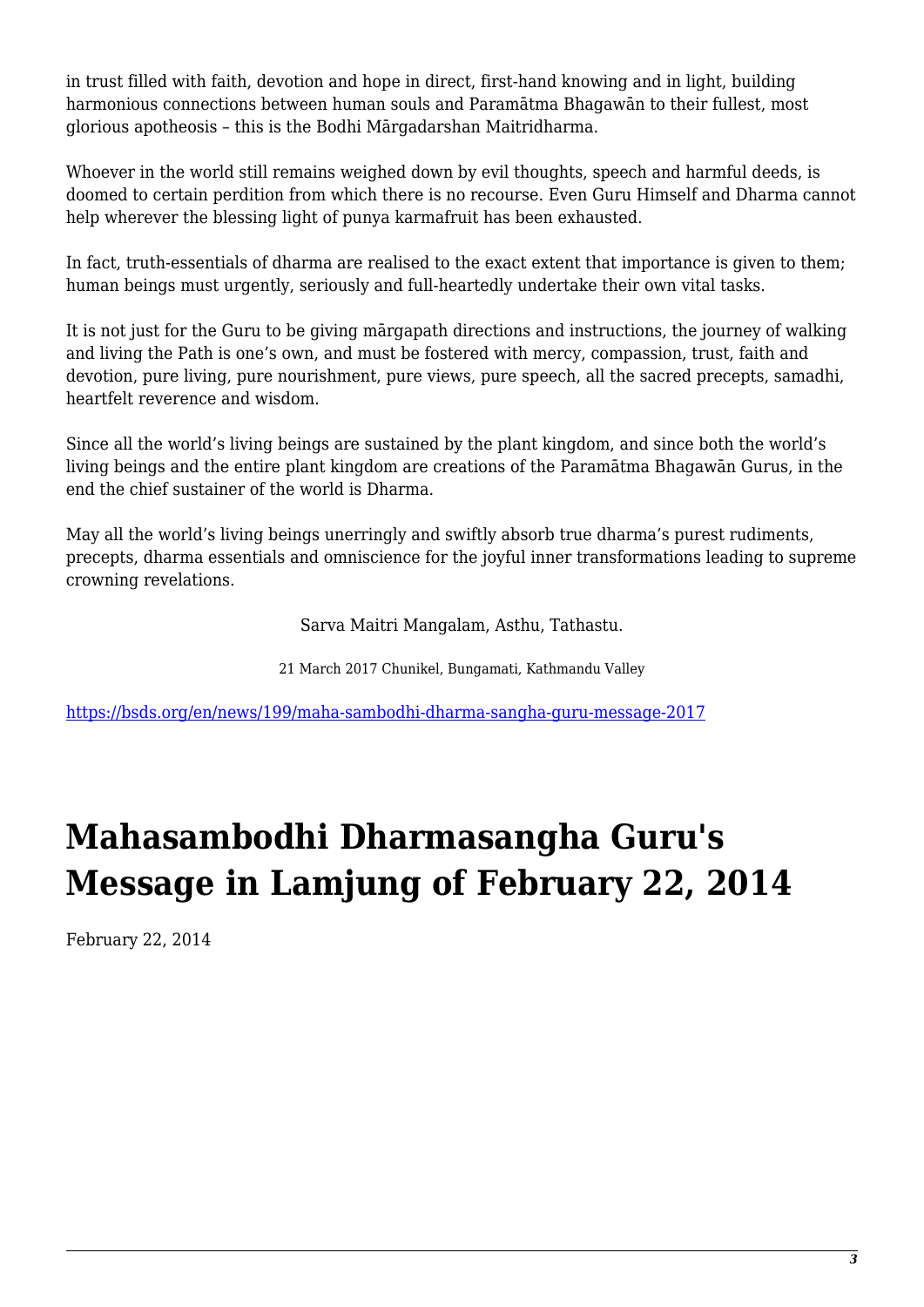

Dharma Sangha Bodhi Shravan Guru Sanghaya Namo Maitri Sarva Dharma Sanghaya

1. Following the Great Maitri Marga Guru, the GuruMarga and the Bhagvan Marga, absorbed in forgotten feelings, making Maitri Mangal (lovingly fulfilled) all Sangha friends, Dharma-lovers and followers that come and go; and, remembering this present Guru's moment together, may all tormented souls on the Marga of the Maitri Dharma have refreshing realization. Dharma is the only element that can support a platform built to be directly with the Paramatma.

2. And, may the suffering wandering souls being without feeling or direction be free from bondage as soon as possible by heeding the fulfilling sound of Great Maitri.

3. Just as the value of water corresponds to the degree of thirst; the value of the Dharma is assessed by kindness, compassion, nonviolence, trust, belief, devotion, faith and an unwavering human life regarding the Marga.

4. To enter into the Dharma means to be absorbed in the path of mukti (freedom after death) and moksha (liberation from the cycle of rebirth).

5. That marga which does not have the element forming mukti and moksha can never even be accepted in the true Dharma as being called a marga, and the Dharma not being in divided civilisations, is obtained in the perfection of the Maitri knowledge, the bridge between the soul and the Paramatma.

6. It is impossible for humans remaining far from the knowledge of Maitri to attain true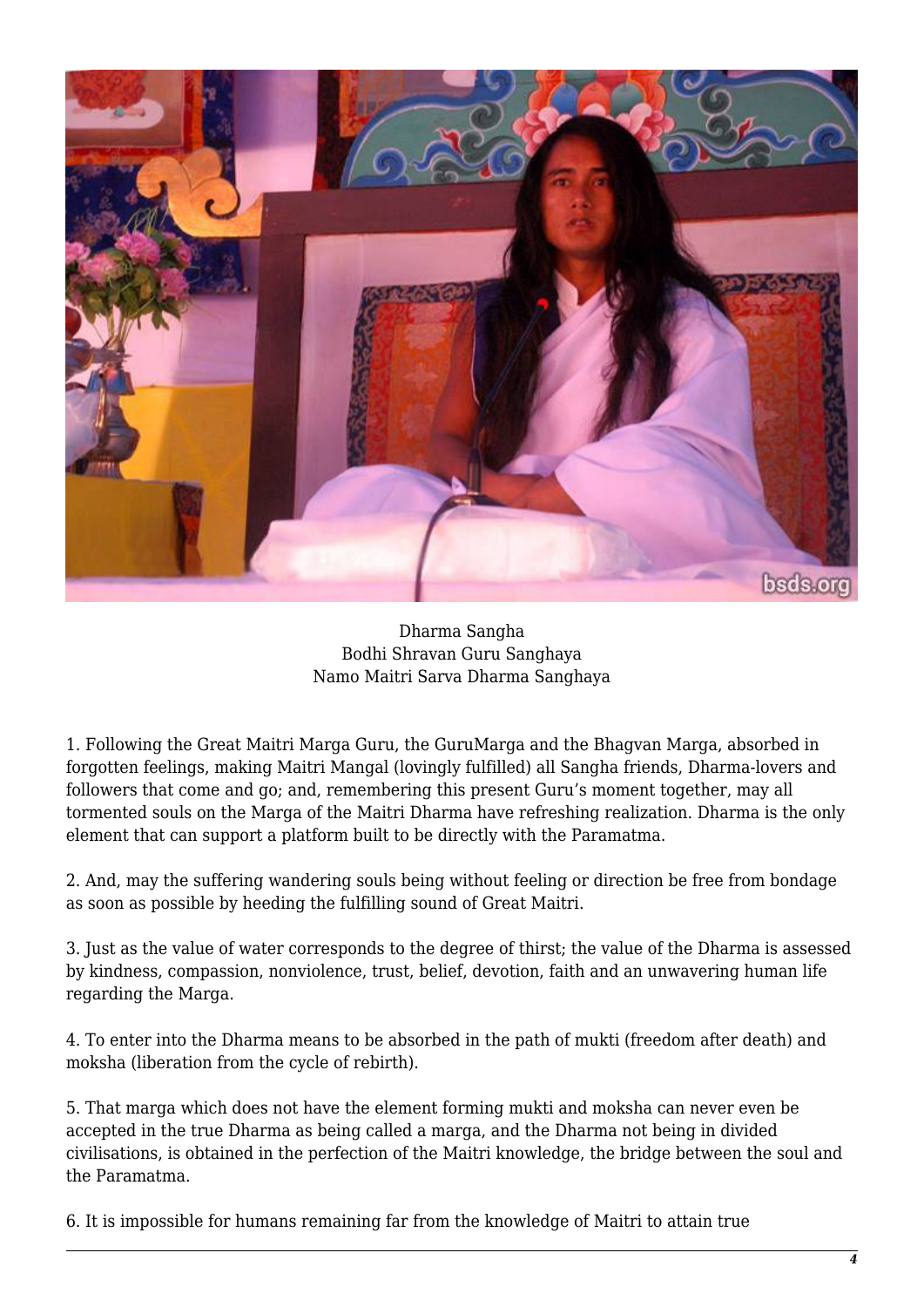enlightenment no matter what one is practicing.

7. In the end, all that may have appeared to be beneficial in this transient world will prove futile.

8. There is no separation in the lifecycles of countless beings and their coming and going, in the order of the lokas (worlds), and in between the atma, anatma, and the Paramatma.

9. The Dharma is the rising and setting sun, the sky in which the stars shine, and the flowers blossoming in nature.

10. In the end, the Dharma is to understand the transience of the moment of this passing world as though waking up from a nightmare to find that in reality one is safe.

11. Rather than asking such questions as to what attributes a contemplative and intelligent person skillful in the Dharma has, and what the role of religion is in the Dharma; why doesn't a person make the inquiry as to what one has given oneself through passion and attachments to worldly things?

12. Whether or not the way a person is following possesses the Tatva forming mukti and moksha is the person's own very personal internal quest.

13. Guru is fulfilling the Dharma: He is giving the Marga to the world, but the person must make the journey on the Marga by oneself.

14. Whether or not one is enlightened and what one has to bear is justly determined according to the accumulated merit and other karma of the souls traveling on the Marga being shown by Guru.

15. Even though it is natural for various pains and sorrows to occur on the Path, the crucial matter is the reverence and faith towards the Guru Marga.

16. So be it, continue! The great realization of the omniscient wisdom of this Great Maitri Marga is perfect being filled with the precious jewels of the Dharma Tatva (essence).

17. However people store empty words used in their past life, otherwise the Path of Enlightenment would be realised very quickly by following the Guru Marga.

18. To stand on the Earth while resting in the sky remaining in human form together with the realisation of the Maitri Tatva of the pure appearance of the Paramatma's own form – realizing including self all the mysteries of the universe – is to be freed from the mind's countless oceans of illusion having evaporated like water into the open sky.

19. That which leads to the highest qualities of tatvas among all religions and Guru knowledge, having the ability to extinguish former confusion throughout the world, is called the Maitri Dharma. In this way, the primordial existence of all religions would all be on the Marga of Maitri Dharma itself.

20. On the Maitri Marga, only by doing true practice of the Dharma until the last moment of life does a person benefit the Dharma.

21. And with this Maitri message, I am giving (you) the 11 precepts to be free from all the defilements within the whole human world.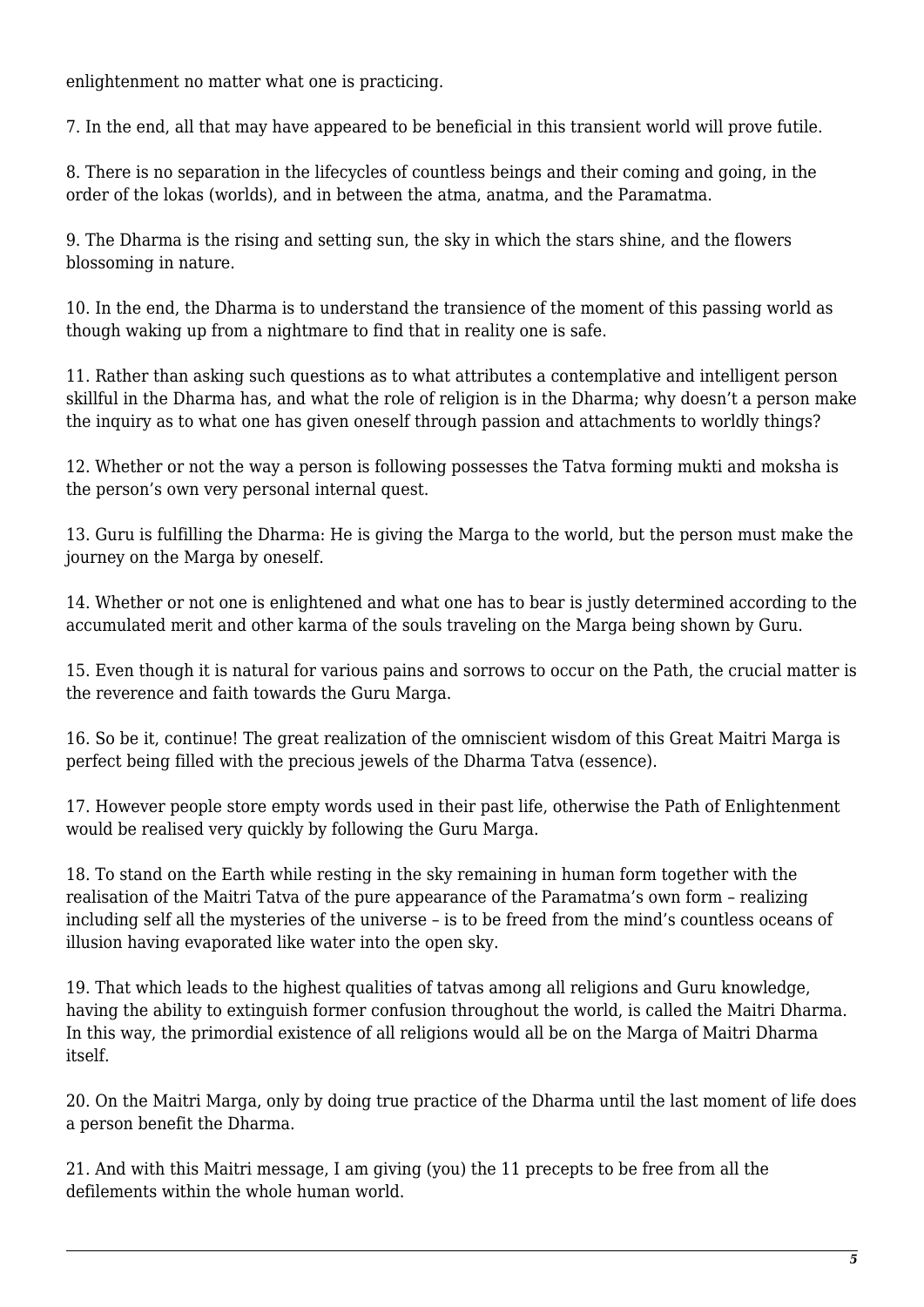1) Never break oneness and equality on account of name, appearance, ethnicity, tribe, religion, colour, class, gender, belief, community, nation, power, position, ability and so forth; this means, give up all discord, be it worldly or spiritual.

2) Having found the eternal Dharma, Margapath and the Guru, remain respectful to all religions and beliefs.

3) Never cause rifts or doubts with untruths, accusations and counter-accusations, belittling or meaningless talk.

4) Resist all teachings and paths that lead to separation, rifts or boundaries; stay steadfast in the true marga-practice.

5) Resist doing even the least harmful karma-actions throughout life in true Gurumarga practice, melt totally into Guru's truth-nature, becoming part of it.

6) Before being truly merged in the essential realities and practices of Gurunature and Dharmanature, refrain from expounding it with clever words; while still mired in hearsay, rumour, and propaganda, do not draw others into delusion.

7) Avoid any and all demonic behaviour: violence, killing, harming or hurting living beings; choose only pure wholesome nourishment.

8) Do not think less of people or countries on account of national identity.

9) Rooted in true Gurumarga practices, dedicate all karma-actions, thought and speech to the uplift of the whole world, including ourselves.

10) When searching for Truth, the Gurumarga path begins to take form within the heart and merges with Gurunature for the wellbeing of all life in the universe.

11) Remain always in the highest and deepest awareness, realising the various precepts in the soul, gaining freedom from all bygone bondage and constraints.

22. Together with these 11 precepts being internalized by all the Sanghas, liberate all living beings including self, and; may all realize this Satya Marga Gyan – the Wisdom of the True Path.

23. Never lingering in the ego, running after worldly name and fame; humans should stay resolute in the remembrance of the Paramatma always keeping the feeling of Maitri in the heart (atma).

24. The GuruMarga has descended to re-establish the true Dharma on the Earth after an interval of ages.

25. As this golden moment has been realized by beings and plant-life (the eco-system); may humans also be without defilements and take virtuous benefit from this Maha Maitri Marga at the earliest!

> May all beings be lovingly fulfilled. So be it!

<https://bsds.org/en/news/170/mahasambodhi-dharmasangha-guru-s-message-in>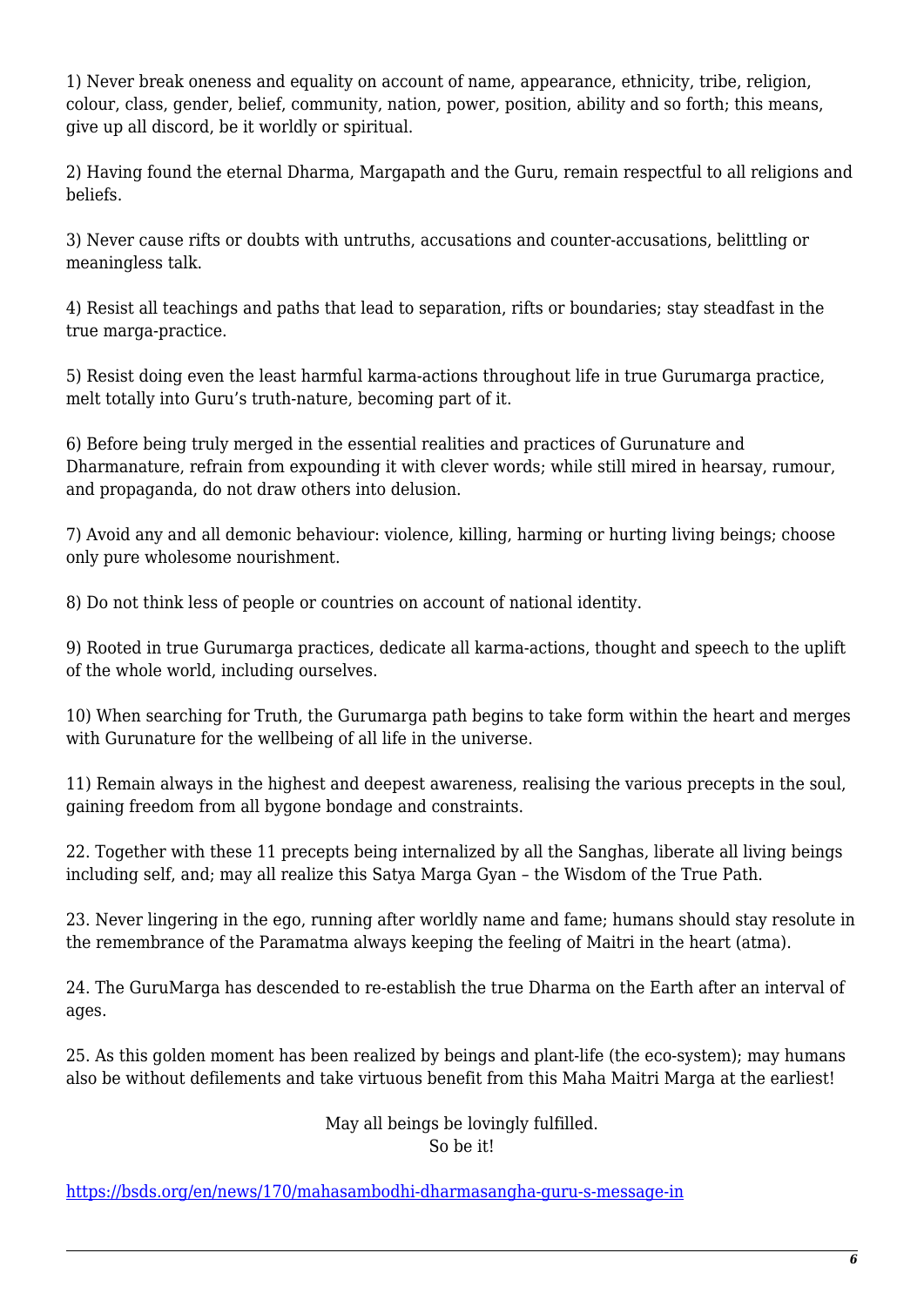# **Mahasambodhi Dharmasangha Guru's Message in Chitwan of June 8, 2013**

June 8, 2013



Dharma Sangha

Bodhi Shravan Guru Sanghaya

Namo Maitri Sarva Dharma Sanghaya

1. Being in unison with the True Dharma, Guru, and the Way; may the world realize the Dharma Tattva [1]. And, may all the world's beings be contented by the Supreme Wisdom of this Great Maitri Way having the form of Mukti and Moksha.

2. The science of the Dharma Tattva is very deep and limitless.

3. In order to realise the True Dharma and Tattva, it is necessary to embody the Tattva oneself.

4. And the Dharma Tattva is not limited to this world alone, but resides in all existence.

5. May humans realise that this world is only one opportunity.

6. In order to realize the Tattva, in some trees, even though countless blossoms bud, only a limited number of fruit reach their natural form; thus only a few humans achieve the Dharma.

7. Even so, the flowers fallen on the Way of the True Dharma also have existence and greatness.

8. And each one of the fruit is being made to have its own distinct specialty and Dharma Virtue.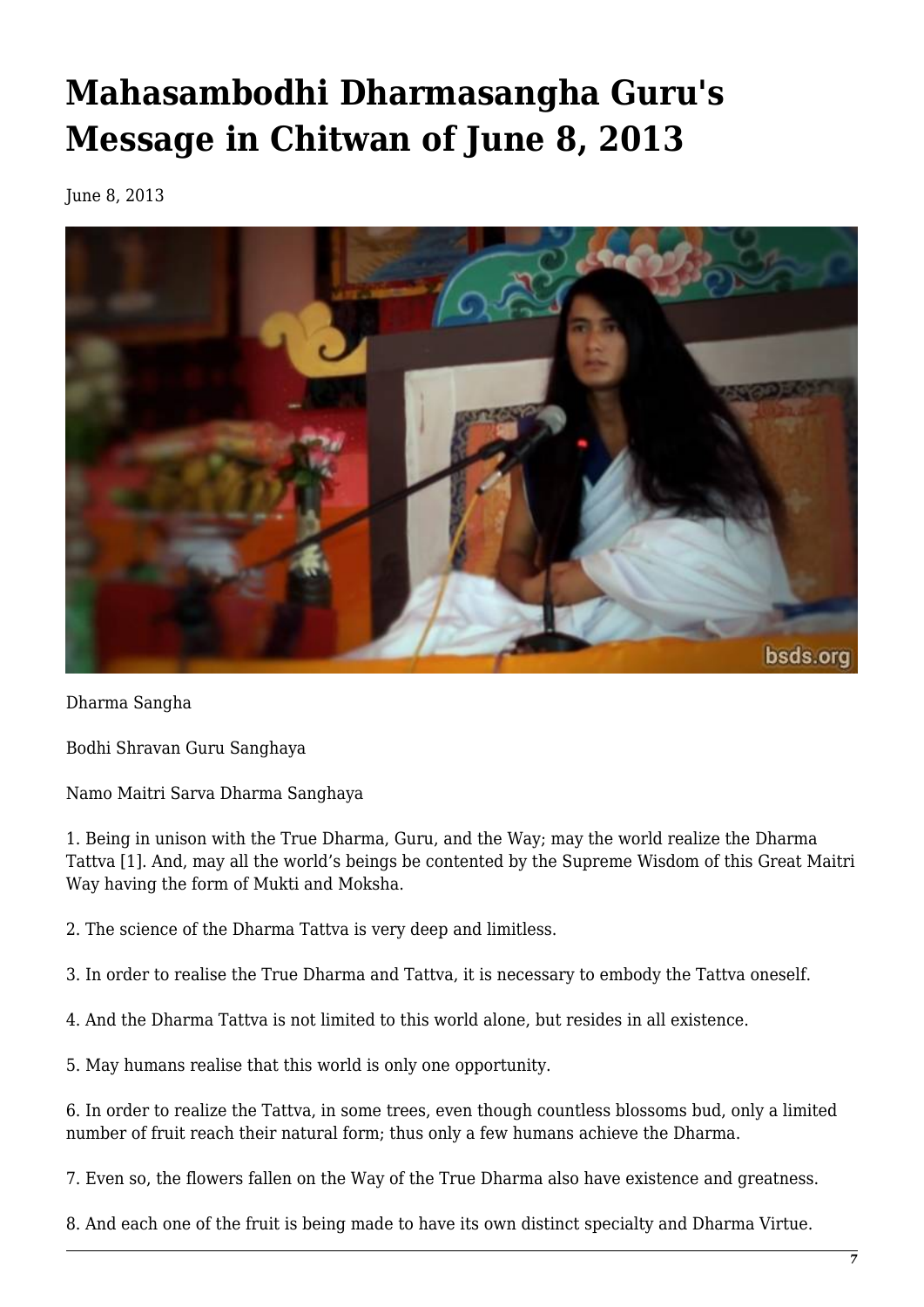9. The main purpose of the human world and life is to be in adherence of the True Dharma and, achieving the Dharma Tattva, to be absorbed in Mukti and Moksha alone.

10. The Guru fulfills His own Dharma.

11. The Way is being given to the world, yet even so, the responsibility for taking each step forward on the way is the human's own individual quest [2].

12. Whether or not the way one is following has the form of the Mukti and Moksha Tattva is another extremely personal quest of the human.

13. For a human remaining far from the wisdom of Maitri, no matter what kind of practice is done in one's life in the name of Dharma, attainment of the True Tattva based in existence is impossible.

14. And those on a way not allowing the formation of Mukti and Moksha, can never call that "the Way."

15. That would be just a mere amusement of the temporary world.

16. In the worldly ways, the ego and desires of humans are upheld as usual, and the various paltry remedies being applied are distancing the desirous humans from the True Guru and the Way.

17. The Path which does not accept egoism and desires — that Path humans don't want to walk.

18. But, ironically, each human has the understanding in the inner voice of the conscience [3] of which way is leading where.

19. Whether or not one is enlightened and what one has to bear is justly determined according to the accumulated merit of each soul traveling on the Way being shown by Guru.

20. Yet so be it, continue, the journey is yours alone.

21. Having been absorbed by the attributes of the Dharma Tattva; realising the defects of egoism and desires, one can be freed from the world. In order to do this, a human needs to strive continuously in the Dharma until the final moment of life.

22. May the whole world take this Maitri wisdom to heart and awaken.

Sarva Maitri Mangalam Astu Tathaastu (May all beings be lovingly peaceful. So be it.)

Notes:

 $[1]$  Tattva  $\Box \Box \Box$  (n.)

[2] This word was written by Guru as "nirnaya," meaning "decision," however, in the speech, Guru says "khoj", meaning "search/quest."

[3] Nep. Chitta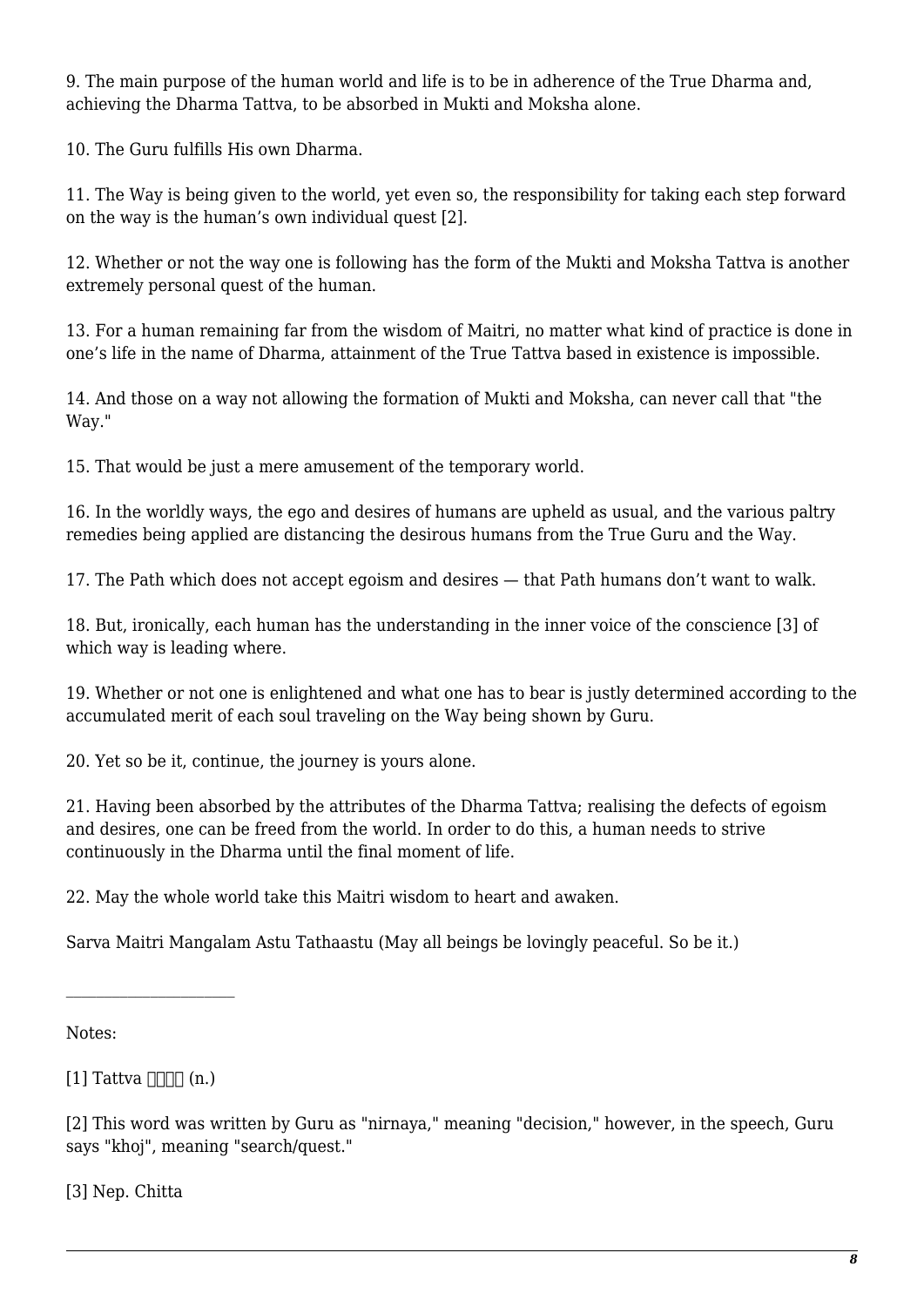## **Mahasambodhi Dharmasangha Guru's Message in Patharkot of April 9, 2013**

April 9, 2013



Dharma Sangha Bodhi Shravan Guru Sanghaya Namo Maitri Sarva Dharma Sanghaya [1]

1. Adhering to the Maha Maitriya Marga (the Great Loving Way), being Marga Guru (Guru of the Path), the Guru Marga (the Master Path) up until the Bhagwan Marga (the God Path), remaining in the presence of countless feelings, may the entire world of living beings take in the Amrita of Great Wisdom.

2. And may the blessings of the the Great Maitriya Guru and the Path always remain in the world.

3. Although countless stars are being seen, the sky is one; in the same way, the main source of all religions and paths seen in the world is ultimately one.

4. That is the wisdom that has been gained in the different ages of the world, moreover, the paths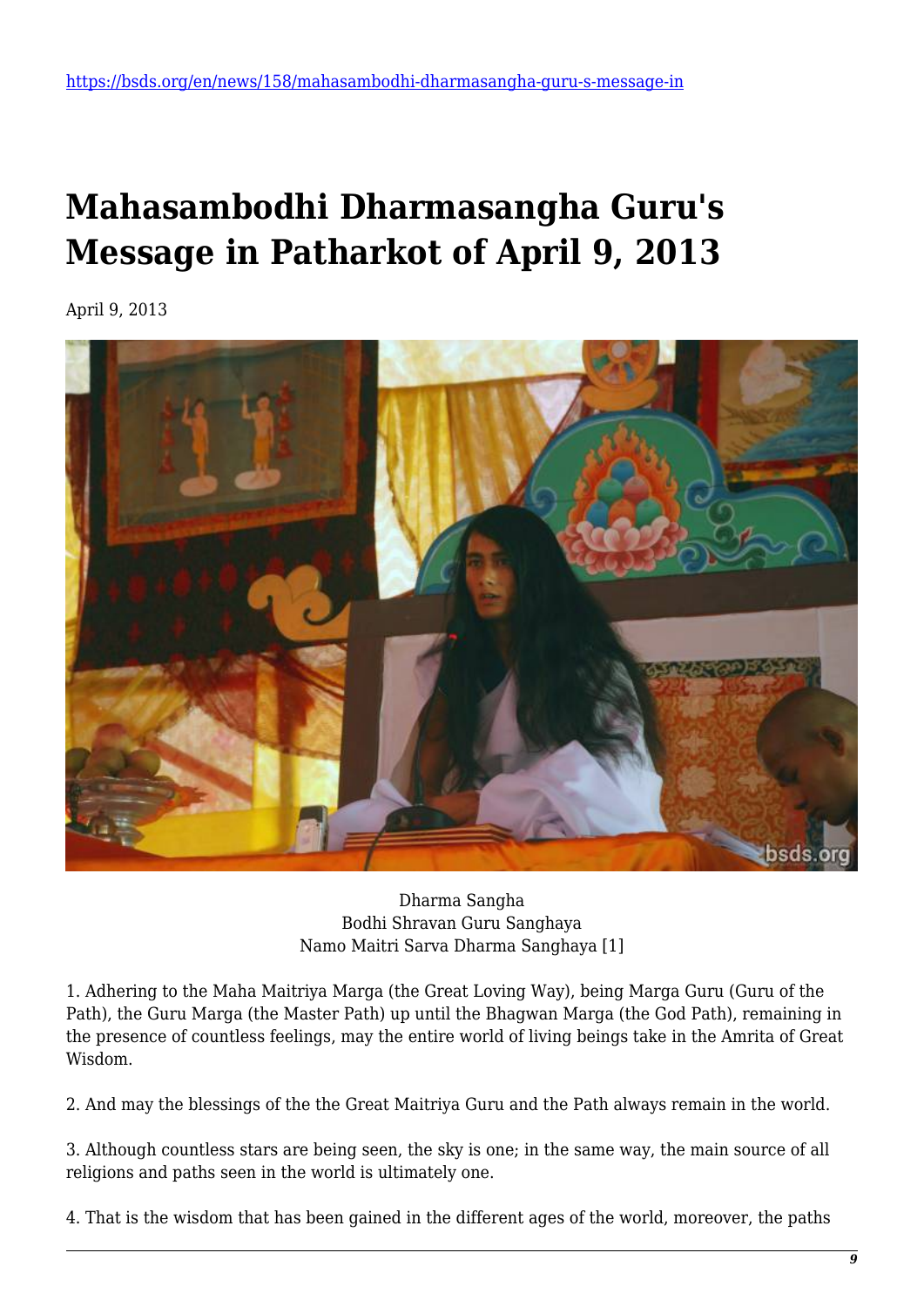that have been rendered in auspicious times by the enlightened Gurus for the welfare of the world have been colored with the colors of various religions, teachings, paths and cultures in modern times.

5. I have been seeing humans, in the name of religion and path, gradually being separated from the True Essence, either unable or unwilling to distinguish right, wrong, sin, the Dharma, the Guru and the Path, carelessly moving towards darkness and lacking essence.

6. In the past, being of ek bhavana [2] (one focus/path) the enlightened Buddha is only a Marga Guru who points out the Path; however in the present time there is the illusion in the world that the previous Buddha did not have a teacher, nevertheless, the question of who the teacher of this Marga Guru is and the fact exist thus.

7. In this existence there are various thoughts, gurus, and paths that are still mysterious in this world.

8. According to the extreme importance of time, I have been showing the Guru Marga (the Master Path).

9. Even though the Path of all Gurus is the same, each one [Guru] makes their own rule and position, and in accordance with the rule the results are reaped.

10. The Guru Marga is that Path on which the whole world, living beings and plant life, by following Maitri Marga (the Path of Loving Kindness), achieve mukti (liberation after death) and moksha (Iiberation from rebirth).

11. In the human world, humans have freedom: they concentrate on the Path of Dharma or spend their lives in sinful acts.

12. The meaning of this world is to distinguish between Dharma and sin.

13. But the result is determined according to the good or bad karma of what humans have done on their own.

14. After ages, the Guru Marga has descended in the world.

15. Quenching the thirsty world by the nectar of understanding non-violence, kindness, compassion, love and Maitri Bhaav (the feeling of loving kindness) is the way to establish the Rule of Maitri, but, having feelings of omniscience, the egoistic humans cannot always properly accept the situation of the present Guru.

16. If humans take a moment to hold the soul in awareness and contemplate: why this penance of the Guru?

17. In the end it would only be for the sake of the mukti and moksha of the world, living beings and plant life.

18. There are those who have the hope to benefit from the Guru in another worldly way, but Guru can only give Dharma, Marga, Mukti, and Moksha.

19. But ironically since times past the polluted state of the human mind has instead been giving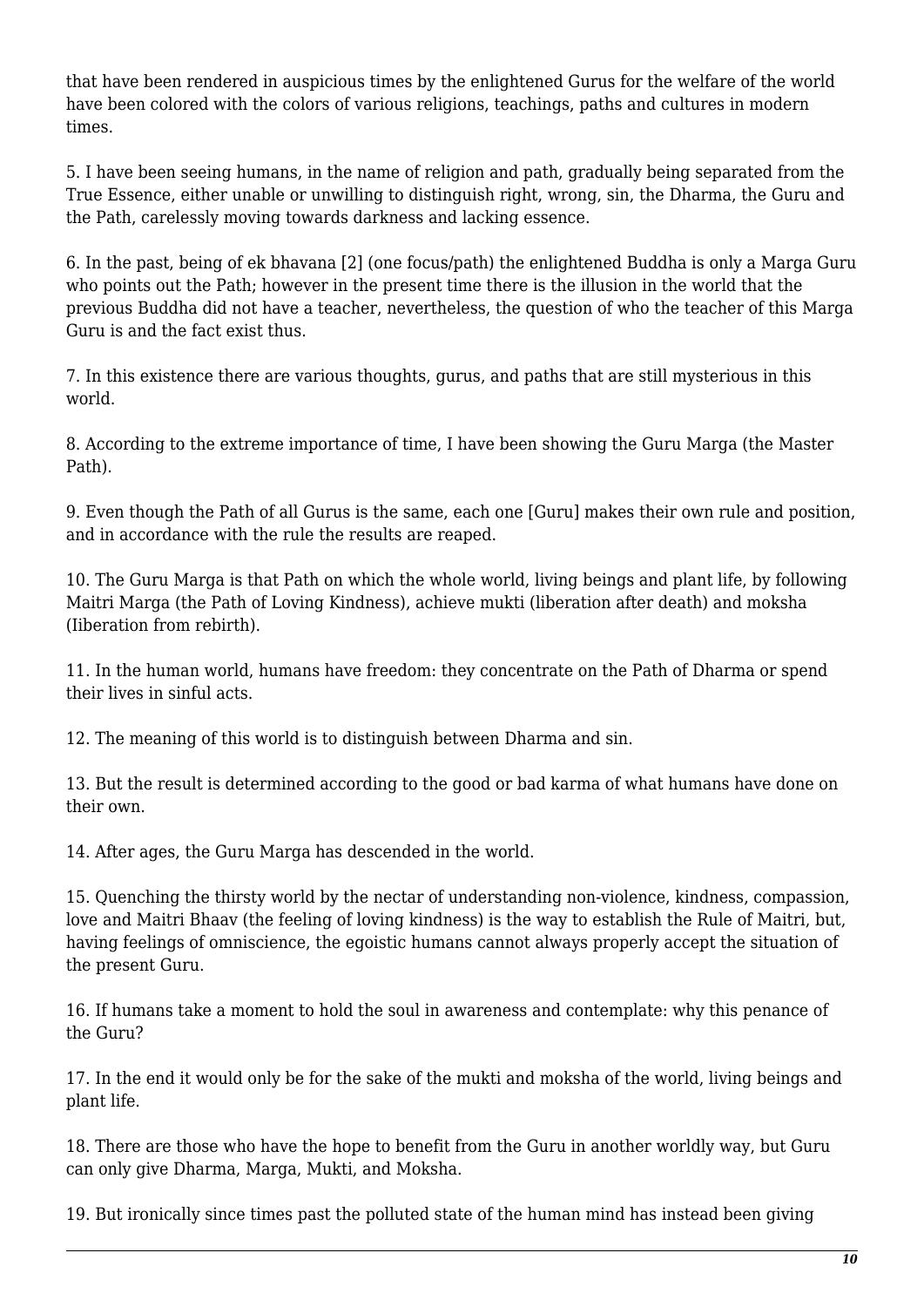Guru accusations, disbelief, violence and obstructive behavior.

20. This human society, including the management, makes the need of Dharma and Marga for this entire world imperative.

21. Not just the Dharma, but may this truth be understood by humans.

22. And may life be spent in the search of the essence of Maitri Bhaav.

23. Also, in the coming days, Guru will definitely travel in order to give the darshan of the True Path throughout the world.

24. May all beings be lovingly peaceful. So be it.

Notes:

[1] To the Sangha of the Dharma Sangha Bodhi Shravan Guru (Wisdom Heeding Dharma Sangha Guru) I bow to all Loving Dharma Sanghas.

[2] Bhāvanā (Pali; Sanskrit, also bhāvana) literally means "development" or "cultivating" or "producing" in the sense of "calling into existence." The word bhavana normally appears in conjunction with another word forming a compound phrase such as citta-bhavana (the development or cultivation of the heart/mind) or metta/maitri-bhavana (the development/cultivation of lovingkindness). When used on its own bhavana signifies 'spiritual cultivation' generally. (Wikipedia)

<https://bsds.org/en/news/148/mahasambodhi-dharmasangha-guru-s-message-in>

### **Mahasambodhi Dharmasangha's Message in Sindhuli of September 10, 2012**

September 10, 2012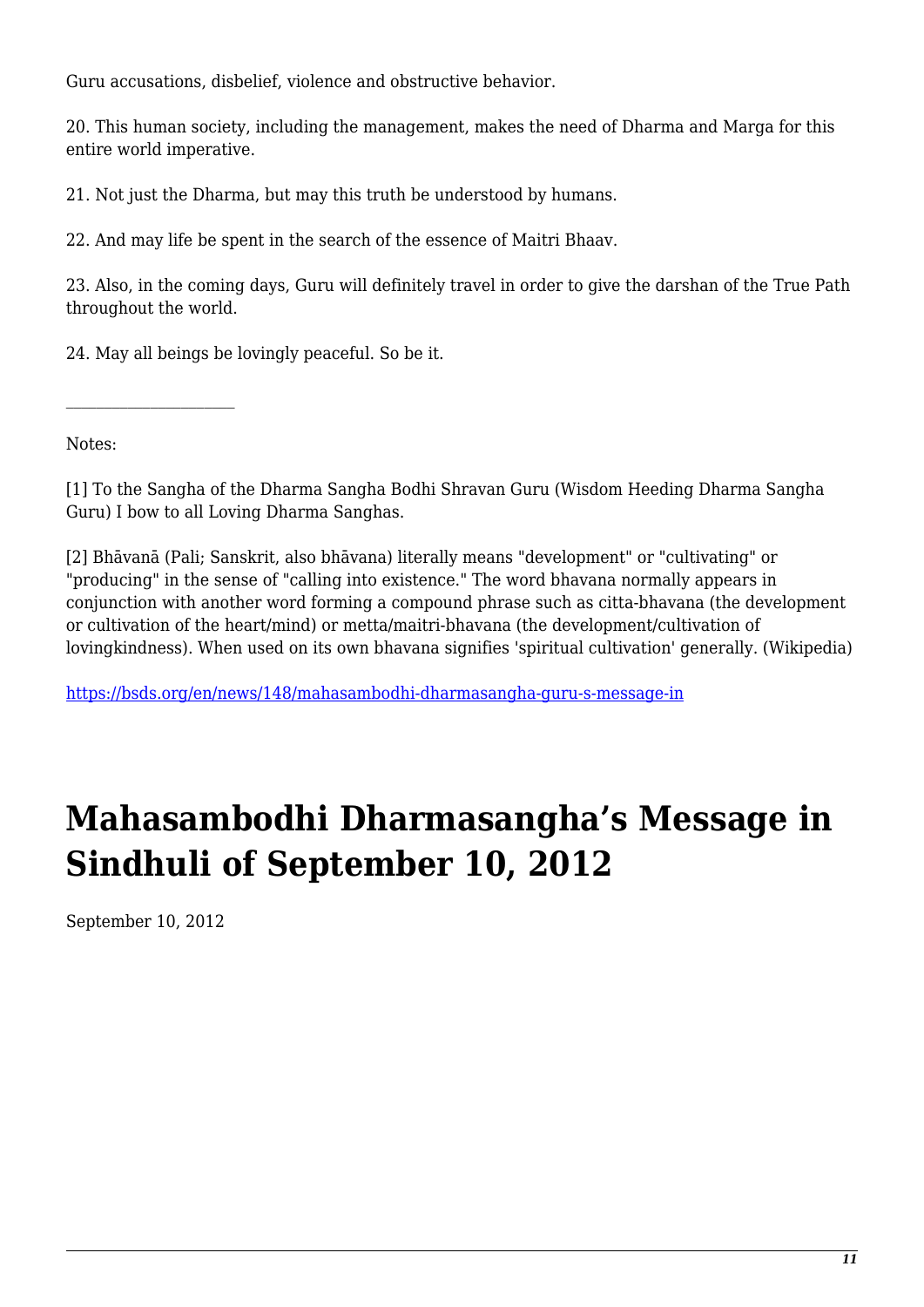

1. Following the True Dharma and the Guru in this current time, making all the meritorious souls present and absent here Maitri Mangalam (Lovingly Peaceful); remaining on this great Maitri Marga (Loving Way) of welfare and praanidhaan (prayers/life bestowing) for the world; atma (soul), body, and speech being under the witness of the Guru, I am proclaiming The Eternal Dharma.

2. Being Eternal Breath in order to know the Tattva (Essence) which is without decay, death, or destruction, one must have a life practice which single-mindedly takes up only the Dharma.

3. Moreover, the word Dharma is not sufficient in itself.

4. How can the Dharma come (be defined) in only one word when all Lokas (realms/worlds/universes) are in that Dharma Tattva (Essence)!

5. Dharma is not something to be understood but the truth to be realised.

6. If one is able to establish kindness, compassion, love, and friendship not only among human beings but also the world's movable and immovable living beings and vegetation with unity; being able to drink the nectar of friendship; being able to keep one's life routine in incomparable loving kindness; as a result, after this life, one attains Mukti (liberation after death) and Moksha (liberation from rebirth).

7. Murdering beings, displaying miraculous activities, and doing tantra-mantra (magic) in the name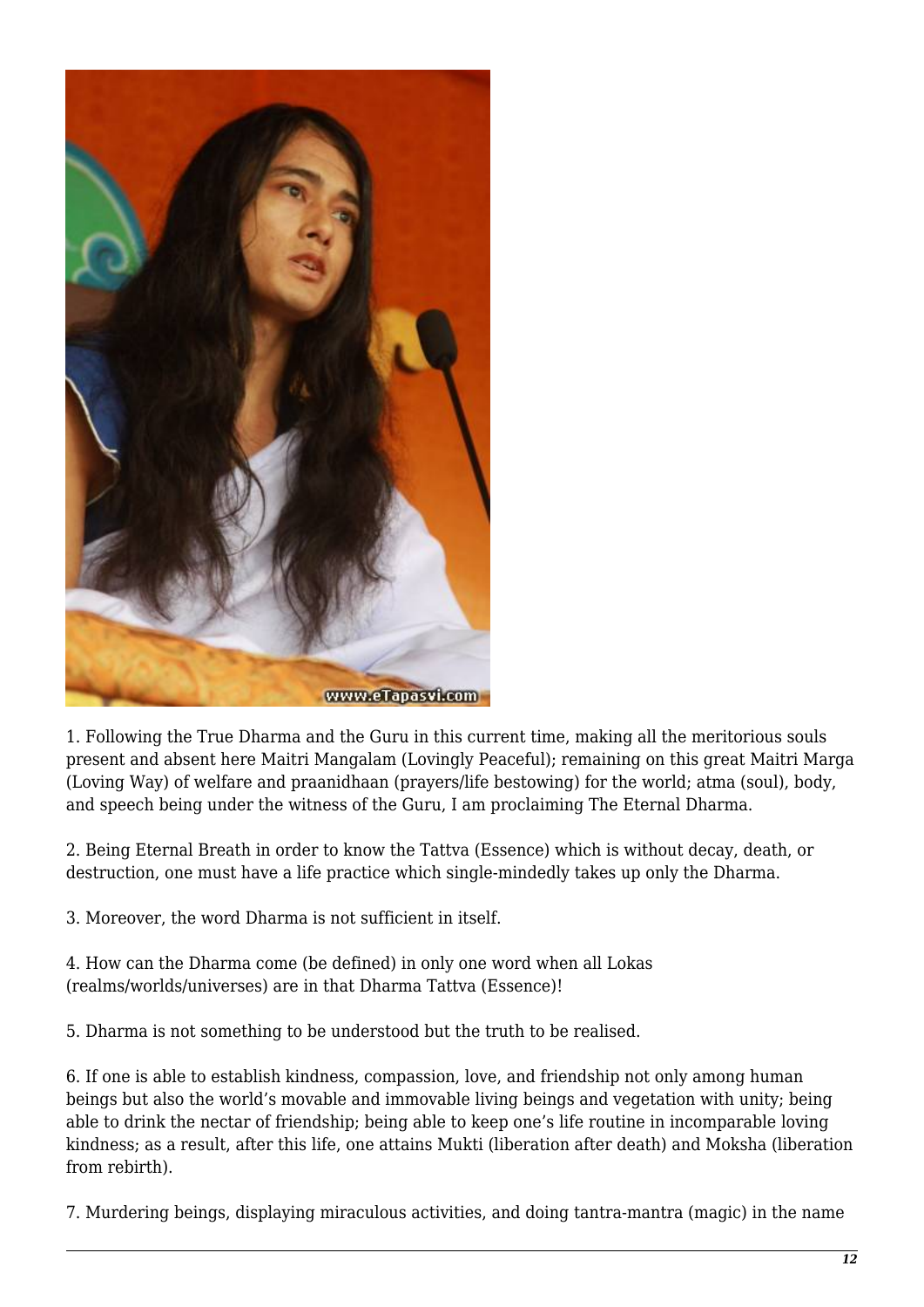of the Dharma is only a way of temporary selfish fulfillment. Dharma is only that which provides the sentient beings the Path of freedom and liberation without discrimination according to karma (causes and conditions).

8. Since ancient times on Earth, human beings have been drifting about in the ocean of illusion. Having taken on a meaningful human life [1], one continues to wander on meaningless substances and paths, knowingly and unknowingly throughout the Kalpas (ages).

9. Blessed are these saintly souls, who are adhering to the Path of the Truth being in the refuge of the Guru. And also the Guru Himself, remaining under the Rule of Dharma of the highest of the Gurus beyond thousands of past Buddhas, has come.

10. In the coming days, I will be showing Teachings of the Guru and the Dharma. I am always doing so.

11. In order to eradicate karma accumulated under the influence of the passion of desires wandering into countless emotions; being in the Rule of the Dharma, one has to take up the Guru Marga, feeling reverence of mind in an undivided form, never being diverted in the least.

12. Sacrificing attachment, overcoming saying "me" and "mine," greed and ego; only by living a life with an indestructible feeling for all living beings will human life be successful.

13. Finally what is the objective of coming to the world? Which essence is the search? What are the duties and the Dharma for oneself including the whole existence? What is the relationship between the atma (self/soul), anatma (non-self/non-soul), and Parmatma (the Great Soul)?

14. One must spend the Kalachakra (period of life) on life's inner search for the boundless and minute, not just momentary sensual gratification and material bonds. Finally, establishing One Being, One World, One Dharma and the feeling of Maitri (Loving Kindness) without discrimination, having decorated the world in the sound of the Dharma, the Guru will travel satisfying the world's countless perplexed beings throughout with the nectar of Maitri, giving Marga Darshan (guidance) in the coming time.

15. Guru is True since Guru is in the Dharma. It's just that spreading the Rule of the Dharma by Guru has been misunderstood in a material world, though this is what it is, and it's true.

16. May all beings be lovingly peaceful.

Notes:

[1] Tatvarupi manushya cholaa (meaningful human life) – note that cholaa means 'cloth' and has been used to indicate the human body. Manav chola means human body.

<https://bsds.org/en/news/137/mahasambodhi-dharmasangha-s-message-in-sindhuli-of>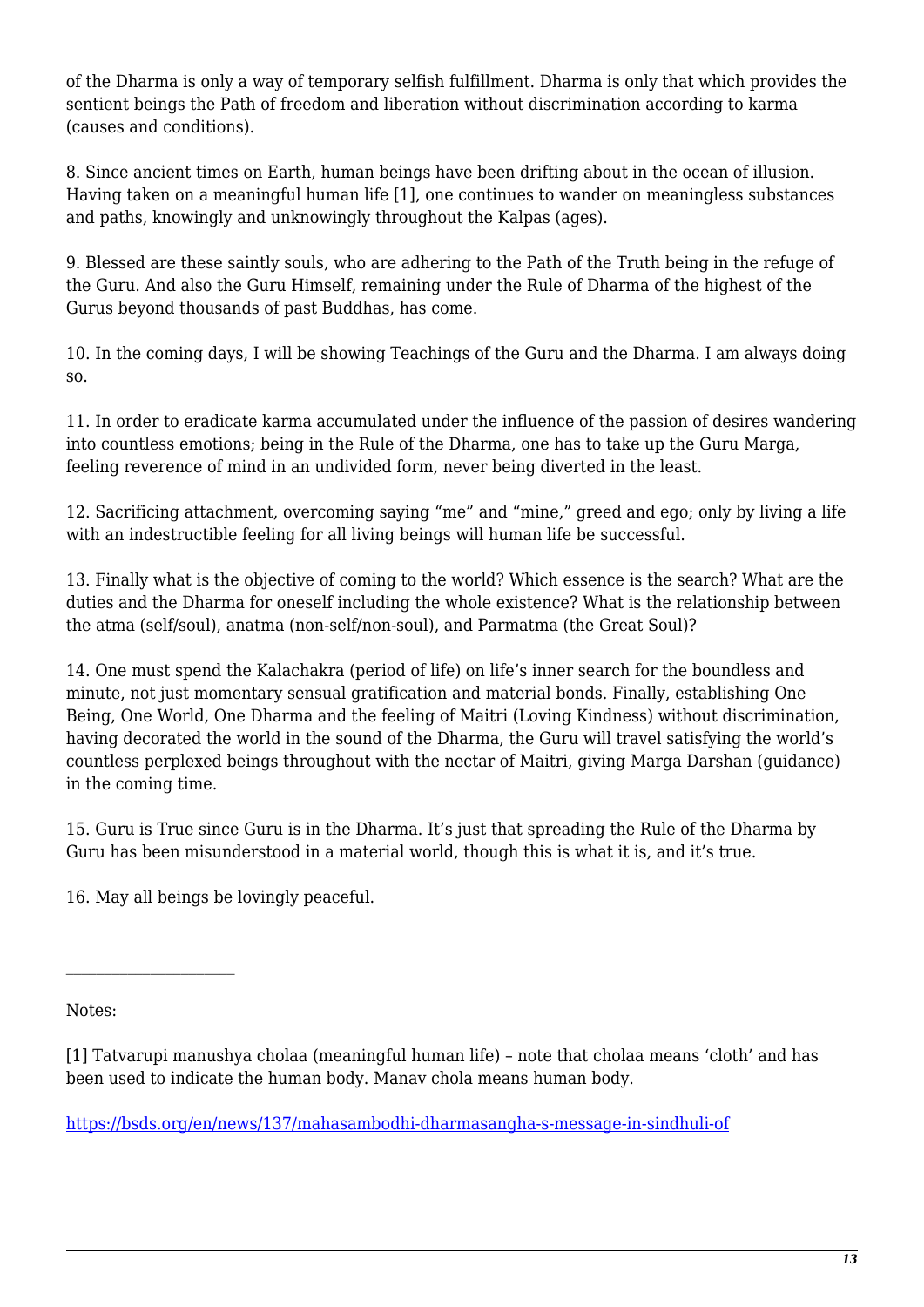# **Birthday Speech (2012)**

April 11, 2012



1. Benefiting all Sanghas and followers with Loving Kindness, today's Yuga (age) is not only a time for festivity, it is for imparting the Path of Freedom and Liberation to the sentient beings of the world in following the Path of Truth and spreading the Law of Dharma, establishing Dharma, Peace, Understanding and the Maitri (Loving Kindness) feeling in the world.

2. It is difficult to find fulfillment unless one realizes the Tattva (Essence) of the True Guru in order to follow the Path of Truth.

3. The human life can be fruitful if one is able to search for and know the Tattvas (Elements) hidden in Guru's words.

4. Guru, having been freed from worldly restraints, although seen in the world yet not being a worldly Guru, is the Pure Dharma Guru.

5. In order to establish the Law of the Dharma in the world, it is important to be completely faithful and dedicated to the Guru and equally so to the Sanghas as well.

6. And the fragrance of the moral excellence of the Sanghas must be in the spirit of mutual loving kindness and togetherness.

7. Interfering and placing obstacles in the work of the Guru means interfering with Dharma and the Path.

8. However, it is natural that many obstacles and interference occur in the spreading of the Law of Dharma.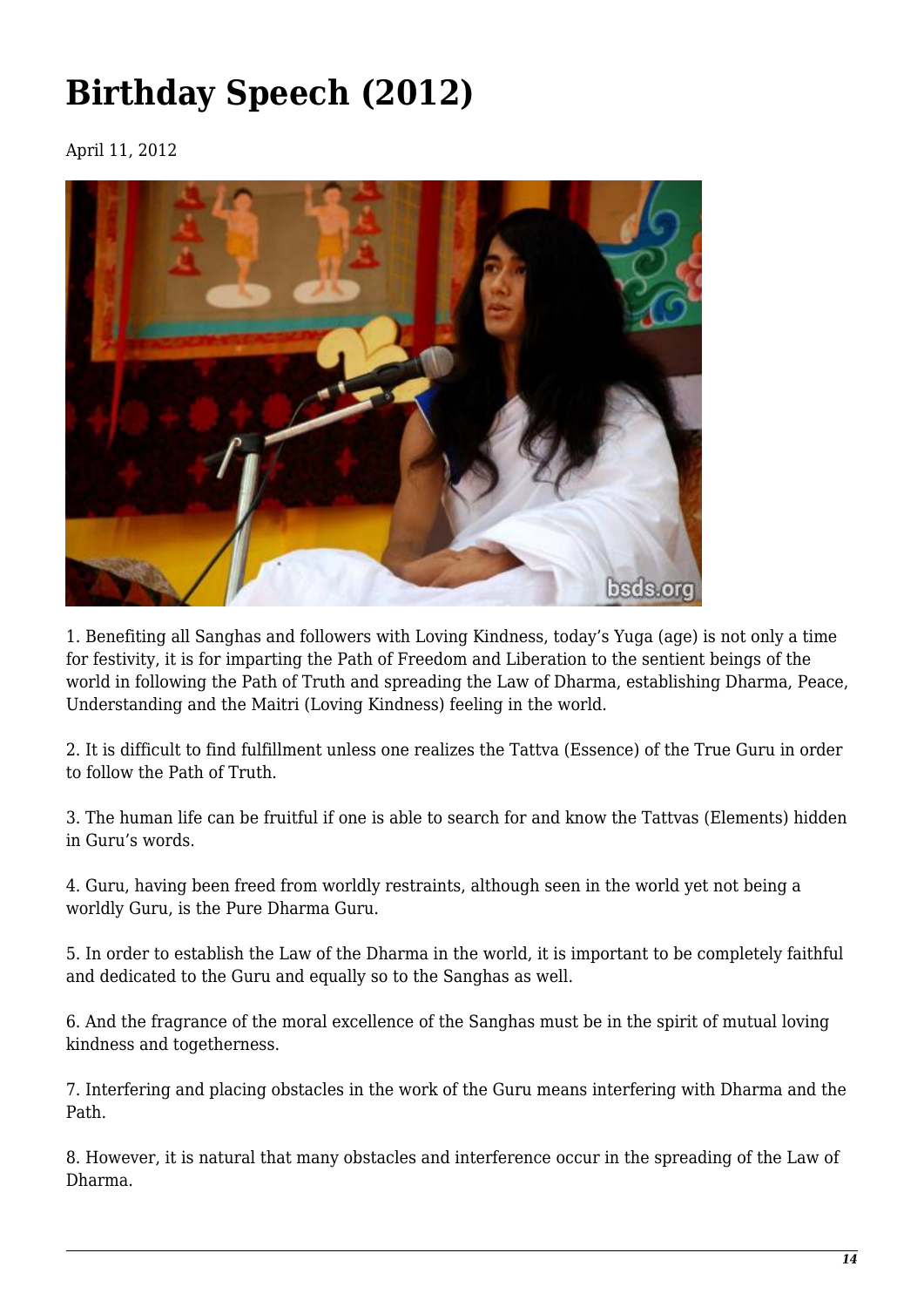9. But to face or overcome those Dharma-opposing Tattvas by being truthful with mind, body and speech is another personal dharma and duty of each of the Sanghas.

10. Guru, himself remaining, let all the Sanghas, absorbed in these invaluable moments by being engrossed in the Dharma-Sound, always utilize every Guru-Moment proving their own extreme intellectual abilities.

May all beings be loving and peaceful. So be it.

<https://bsds.org/en/news/127/birthday-speech-2012>

## **Closing Speech for The World Loving Peace Puja on March 26, 2012**

March 26, 2012

1. May all Sanghas [1] keeping the discipline of the Dharma [2] gathered at the World Loving Peace Puja [3] show unification to the world uniting all sentient beings within the perimeters of the power of the Dharma overcoming all illusions and obstacles of the past, present and coming days.

2. The way on the path of the True Dharma being followed, perfect enlightenment being accomplished, the understanding of world peace and the feeling of Maitri (Loving Kindness) being established, may the acquisition of the Dharma World be made manifest.

May all beings be happy. So be it.

Notes:

1) Sangha – assembly/group with common goal, vision, purpose.

2) Dharma – Universal and Cosmic Truth, righteous duty, virtuous path, liberating law.

3) Puja – ritual, worship, ceremony, prayers.

<https://bsds.org/en/news/125/closing-speech-for-the-world-loving-peace-puja-on>

#### **Opening Speech for The World Peace Maitri**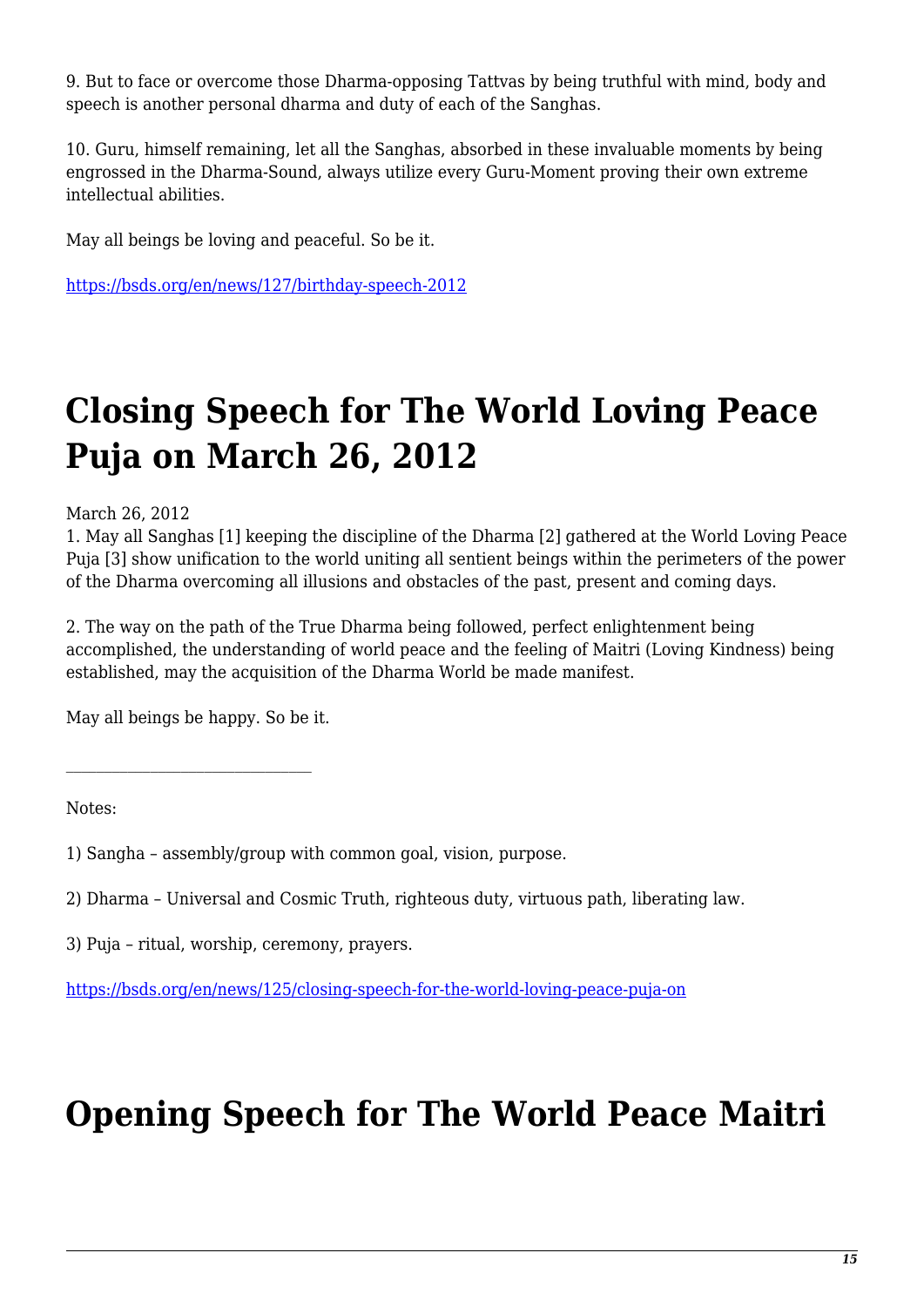# **Puja on March 21, 2012**

March 21, 2012



Dharma Sangha

Namo Bodhi Shravan Guru Sanghaya

Namo Maitri Sarva Dharma Sanghaya

1. I am giving the message of the eternal Dharma [1] to the Earth after many Yugas (eras), having followed the Path of the True Dharma in search of the purest path, lovingly benefitting all the Dharma-loving followers gathered at the World Peace Maitri Puja [2], liberating all sentient beings from suffering and pain by the form of the GuruMarga (GuruPath) having arrived (landed) 35000 years ago according to the Maitriyan Calendar, bringing Bodhi Shravan Dharma Sangha into being.

2. A flower`s existence lies only in its ceaseless form of offering and dedication of its own beauty and fragrance to the entire creation. Likewise, the fragrant flower, which is the meaning of the Dhamma (Dharma), cannot blossom unless humans, discarding from life desire, anger, greed, delusion, ego, murder, violence and other defilements, cultivate the ethic of the True Dharma.

3. Submitting to extreme penance and practices without deviation for a single moment from May 16, 2005 to May 16, 2011 for the path to true emancipation and freedom of the world, I have, with full determination, devoted myself entirely to the Maitri (Loving Kindness) Meditation having descended as the GuruMarga (GuruPath) Bodhi Shravan Dharma Sangha. Bodhi Shravan means to have the knowledge of the Tattva (Essence), of Satya (Truth) and Guru [3], to recognize the Astitvik Tattva (Existential Element), and to be endowed with all knowledge.

4. And the words "Dharma Sangha" refer to all Gurus of this world and other worlds. Bodhi Shravan Dharma Sangha means all the Gurus who, having comprehended the BodhiMarga (Path of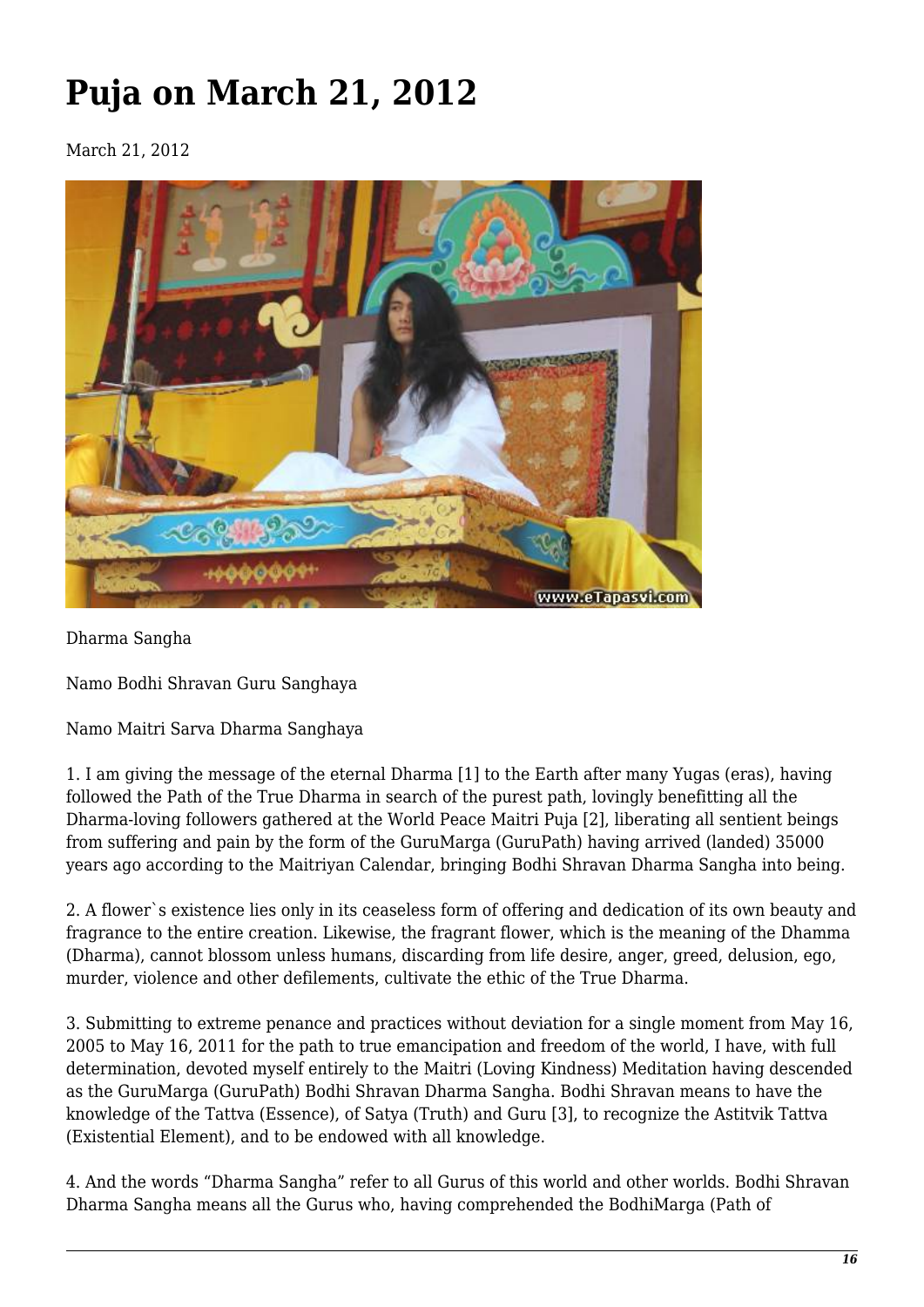Enlightenment) from the MargaGuru (PathGuru) and the GuruMarga (GuruPath) – or having received the Wisdom – has therefore been called Bodhi Shravan Dharma Sangha (The Wisdom-Heeding Dharma Sanghas).

5. The goal of the GuruMarga is to spread the feeling of Loving Kindness on Earth by rendering the paths of freedom and liberation of the True Dharma by releasing countless beings of the world suffering throughout the infinite ages.

6. On the path of Devotion, Trust and Faith, purifying body, speech and mind while following the precepts, one will attain complete gratification of divine joy within the human life.

7. In order to establish Dharma Peace, non-violence, mutual understanding and loving kindness, human beings should discard the lowly actions such as desires, anger, greed, delusion, jealousy, murder, violence, ego, disputes, hatred, insult, belittling, dissatisfaction, disbelief, doubts, illusion, false visions, selfishness, false words, addiction, bad company, unwholesome acts, misdeeds, devils and demons, obstacles, and making the false appear true and the true appear false.

8. Discard discrimination and rifts between Religions, castes, regions, communities, and sanghas [4].

9. Spreading wrong views is to profit by propaganda towards "my," "mine," "ours," "villages," "wards," "municipalities," "nations," among nations and all over the world.

10. Murder, violence, unwholesome acts, misdeeds and unrest are accepted in the name of religion, spirituality, philosophy and wisdom, creating illusionary networks and boundaries that do not exist among human civilizations. This is indoctrination.

11. Being aware of those who have fostered illusions in the world since ages past, I am endorsing the True Dharma GuruMarga to follow and be followed by Sanghas, Dharma-loving followers and truthseekers who have been confused in the past.

12. Following the True Dharma of the GuruMarga, abiding in Truth, by the power of the Truth one can eliminate the incoming obstacles corresponding to one's old karma, the congenital or postnatal side-effects which could have happened to oneself or one's descendents such as being handicapped, mute, deaf or blind.

13. I am giving these precepts eliminating and purifying the defilements in the very core of the heart of humans for the benefit of self and others and to spread the feeling of Loving Kindness [5].

#### \*\*\*\*\*\*\*\*\*\*\*\*\*\*\*\*\*\*\*\*\*\*\*\*\*\*\*\*\*\*\*\*\*\*\*\*\*\*\*\*\*\*\*

1) Never break oneness and equality on account of name, appearance, ethnicity, tribe, religion, colour, class, gender, belief, community, nation, power, position, ability and so forth; this means, give up all discord, be it worldly or spiritual.

2) Having found the eternal Dharma, Margapath and the Guru, remain respectful to all religions and beliefs.

3) Never cause rifts or doubts with untruths, accusations and counter-accusations, belittling or meaningless talk.

4) Resist all teachings and paths that lead to separation, rifts or boundaries; stay steadfast in the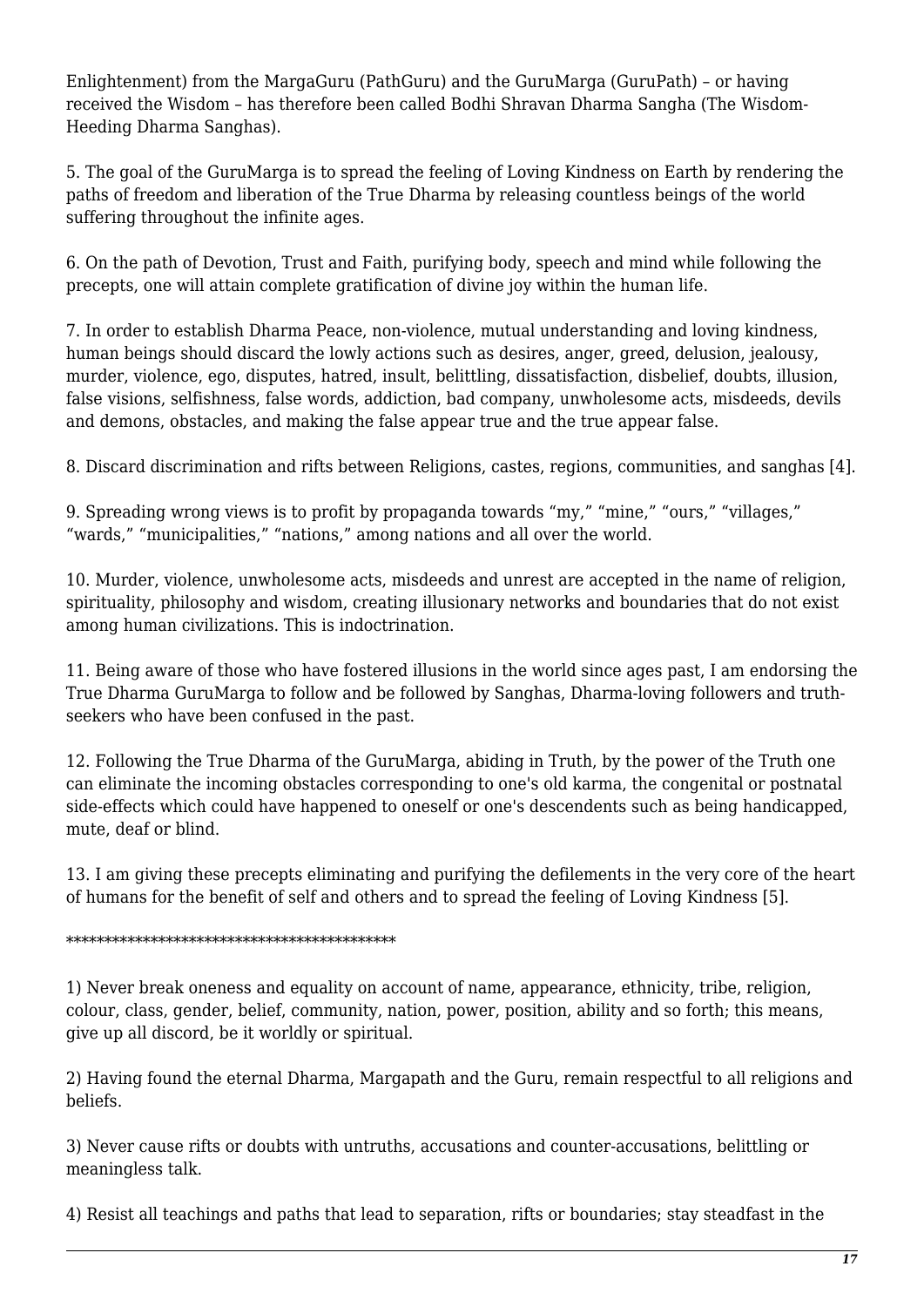true marga-practice [7].

5) Resist doing even the least harmful karma-actions throughout life in true Gurumarga practice [8], melt totally into Guru's truth-nature [9], becoming part of it.

6) Before being truly merged in the essential realities and practices of Gurunature and Dharmanature, refrain from expounding it with clever words; while still mired in hearsay, rumour, and propaganda, do not draw others into delusion.

7) Avoid any and all demonic behaviour: violence, killing, harming or hurting living beings; choose only pure wholesome nourishment.

8) Do not think less of people or countries on account of national identity.

9) Rooted in true Gurumarga practices, dedicate all karma-actions, thought and speech to the uplift of the whole world, including ourselves.

10) When searching for Truth, the Gurumarga path begins to take form within the heart and merges with Gurunature for the wellbeing of all life in the universe.

11) Remain always in the highest and deepest awareness [10], realising the various precepts in the soul, gaining freedom from all bygone bondage and constraints.

#### \*\*\*\*\*\*\*\*\*\*\*\*\*\*\*\*\*\*\*\*\*\*\*\*\*\*\*\*\*\*\*\*\*\*\*\*\*\*\*\*\*\*\*

14. Benefit self and all sentient beings by practicing these precepts being internalized by all Sanghas.

15. May all understand that these precepts are not to bind, rather they are the way to liberation from all bondage.

16. One who follows the GuruMarga in the right way with true belief, devotion and trust, that one, knowing one's own intellect and the mysteries of this world and other worlds respectively one by one, by becoming omniscient, will lead a life in unprecedented bliss and Maitri (Loving Kindness) feeling.

17. It is equally necessary for humans to take wholesome food in order to achieve Enlightenment and in order to live a wholesome life.

18. Why do humans, who are above all beings eat those foods that harm self and other beings?

19. Forsake those foods that harm self and others and by taking wholesome food, treat others as you would yourself. From today I will take wholesome food.

20. Finally, I (Guru) will even travel the whole world to spread the feeling of loving kindness by linking the bridges of Faith, Trust, and Devotion through guiding devotees, Dharma-lovers, peacelovers, and truth seekers of the whole world in the present times to come.

21. According to the suitability of time and your eligibility, I have been imparting the Essence of the True Dharma.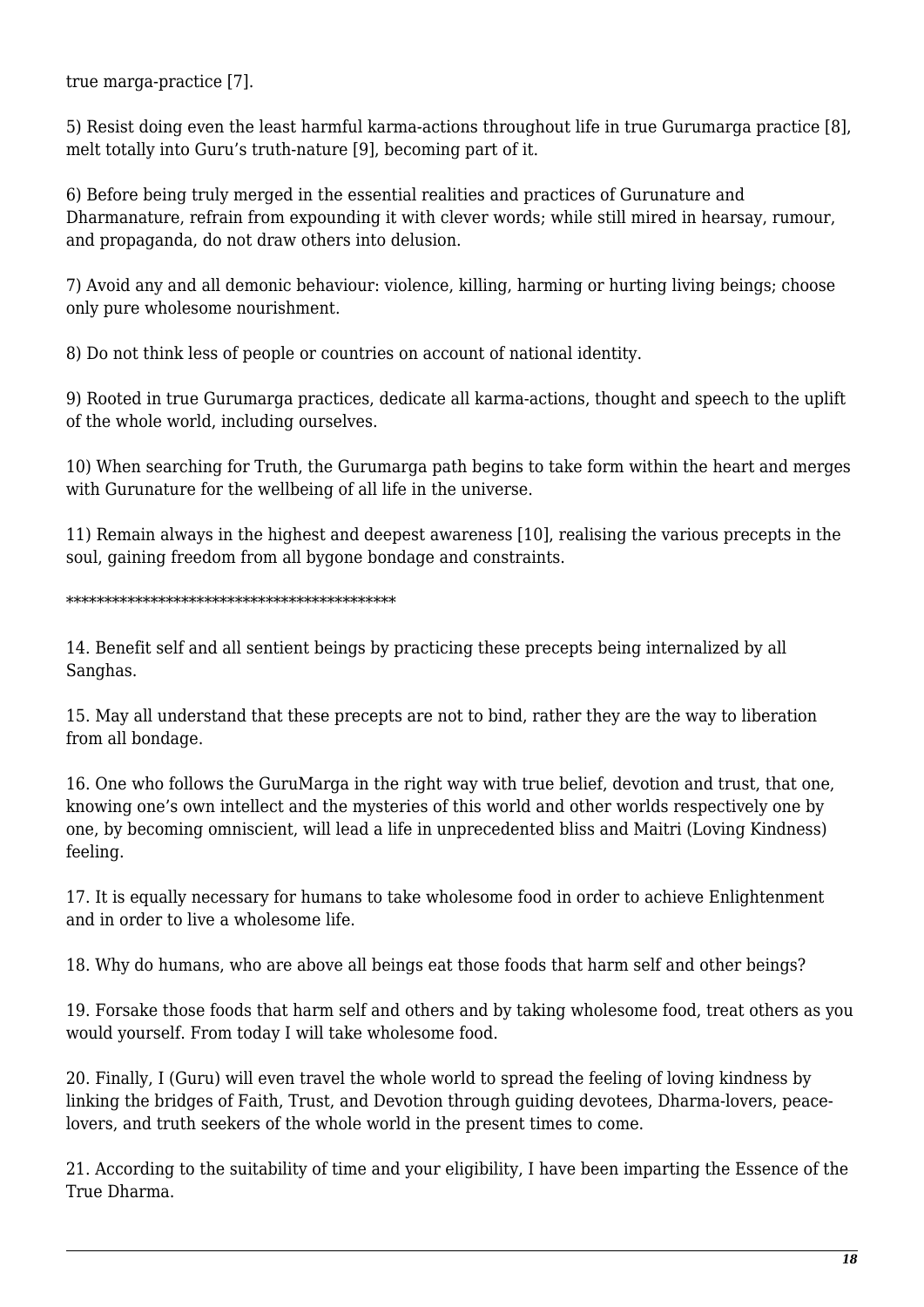22. I am always remaining together (I am always with you/everywhere).

\*\*\* Sarva Maitri Mangalam Astu: Tathastu \*\*\*

(May all beings be loving and peaceful. So be it.)

Notes:

[1] Dharma (Dhamma) – Universal and Cosmic Truth, and with a small "d" it is used to indicate religions and belief systems. Dhamma is Pali which is a dialect of Sanskrit.

[2] Puja – ritual, worship, ceremony, prayers.

[3] Guru – worthy, great, teacher, master; not a teacher who conveys any information, but guides and nourishes student's Awakening, not a dictator, but the advisor.

[4] Sangha – assembly/group with common goal, vision, purpose.

[5] Nep. Maitri bhaav

[6] Nep. Sheel – a precept or moral which although expressed in the imperative form are not quite as much a commandment as a continuous aim or goal for the focusing of one's conscious behavior and habits.

[7] Nep. Satya Marga

[8] Nep. Satya GuruMarga

[9] Nep. Guru Tattva

[10] Nep. Chitta

<https://bsds.org/en/news/124/opening-speech-for-the-world-peace-maitri-puja-on>

# **Mahasambodhi Dharmasangha's Message of January 28, 2012**

January 28, 2012

1. The Guru, accepting all the engaged Sanghas, Officers and surrounding disciples in Bodhi Shravan Dharma Sangha, and having taken refuge in this Truth, the Dharma, the GuruMarga's (GuruPath)[1] sphere of ascetic practice; I, understanding the extreme urgency of the time, am conveying this message on today's date to all the disciples.

2. First of all, the Sanghas must have a real understanding such as what is Truth, Dharma, and the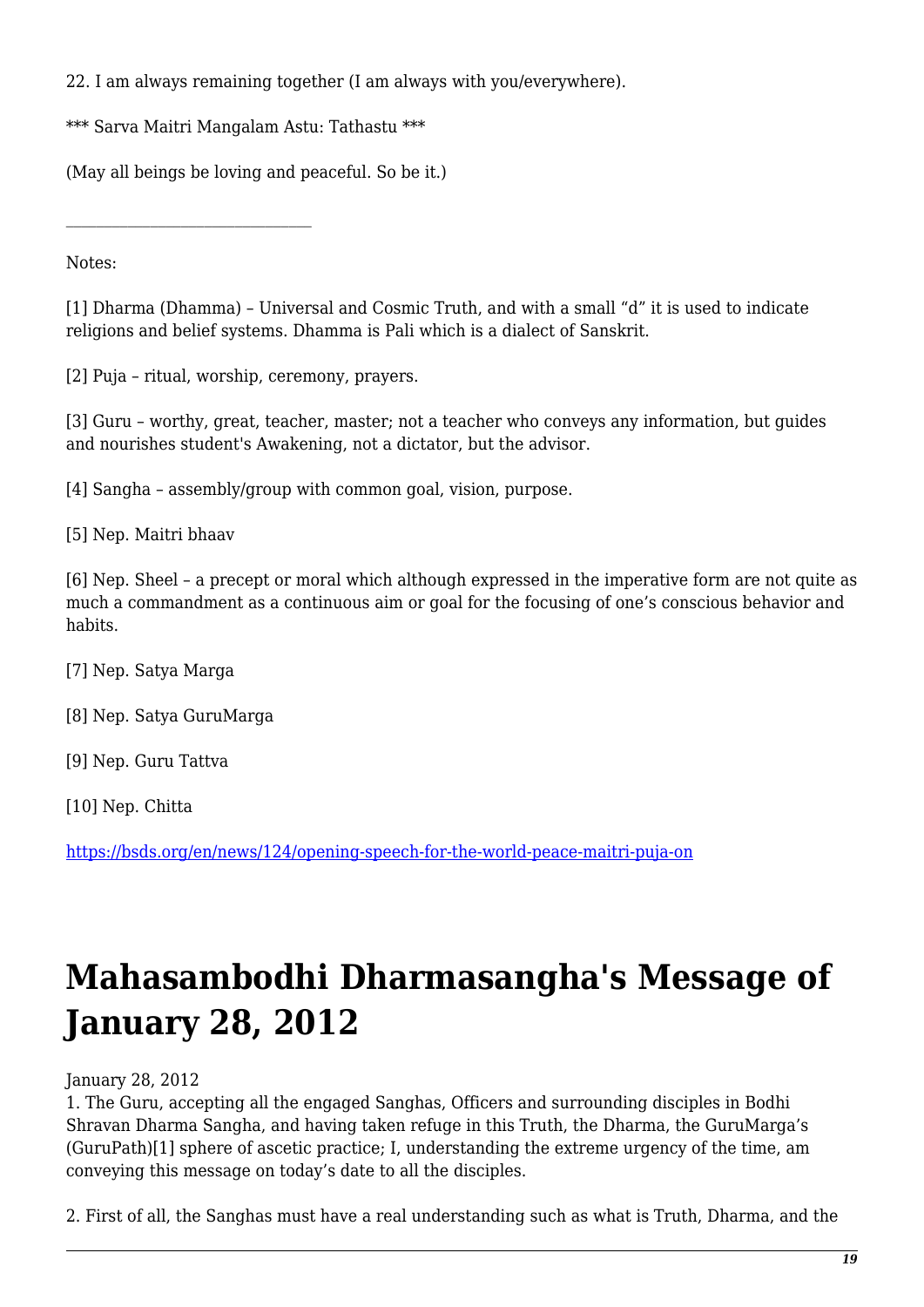Guru? What is meant by GuruMarga (The GuruPath)?

3. All Sanghas must join together with the essence of complete surrender being of one spirit within, keeping to the point, completely accepting the Guru, reciprocating the Maitri feeling; in other words, the connection between the Guru and disciple is joined together with faith, trust, and devotion acting as assimilating links.

4. For those who cannot be this way, questions concerning Guru Dharma (the Guru's teaching) keep on arising.

5. The Guru himself will take complete responsibility for all the formations of the Sangha from now on as these relationships are extremely sensitive and at times there are bad feelings.

6. As the Guru expands the Sangha, the Dharma will be spread, not a throng of people, otherwise the Guru Dharma cannot be assimilated and arising adharmic [2] questions can never be answered.

7. That which has been spoken today until this point, every second, every time, was not able to be steadily conveyed, even this very speech and message from the Guru.

8. Years having gone by, the True Guru is in front of you.

9. But I am seeing the irony.

10. There are states of mind indulging in defilement where behavior and sentiments are displayed with jealous feelings feeding the ego for the sake of status, name, fame, and reputation.

11. The Guru who comes embodied as the True GuruMarga is not even able to be seen, and, after ages, the preaching of the True Dhamma is not even heard.

12. Being called Sangha, one must be as a beacon of light, of one form and one feeling, without defilements, favoritism and discord.

13. The Guru has his own duty, towards the disciples, towards the Sanghas, towards all existence, towards the gurus; when a speech is given by the Guru it is a foundational moment: the intensity and complexity of understanding or not understanding depends upon one's own interest.

14. When the Guru arrives nearby, what state of mind should one be in?

15. What purpose and aim must one have?

16. How must one hold onto the quest and hope of the Essence [3]?

17. The Sanghas have to be able to realise the Guru's dignified, celestial, peaceful, calm and seemingly controversial presence.

18. With absolute dedication and faith, one has to completely accept and heed the Guru`s presence and eloquence by denying one`s own worldly logic, analysis, deceptiveness, sorrow, suffering, and mean intellect. There are hardly any true disciples or Sangha who are aware of the self and the value of the time at the moment of meeting with the Guru. But, as I see often, disciples or the Sanghas do not know themselves personally: where they are or which state and position they are in.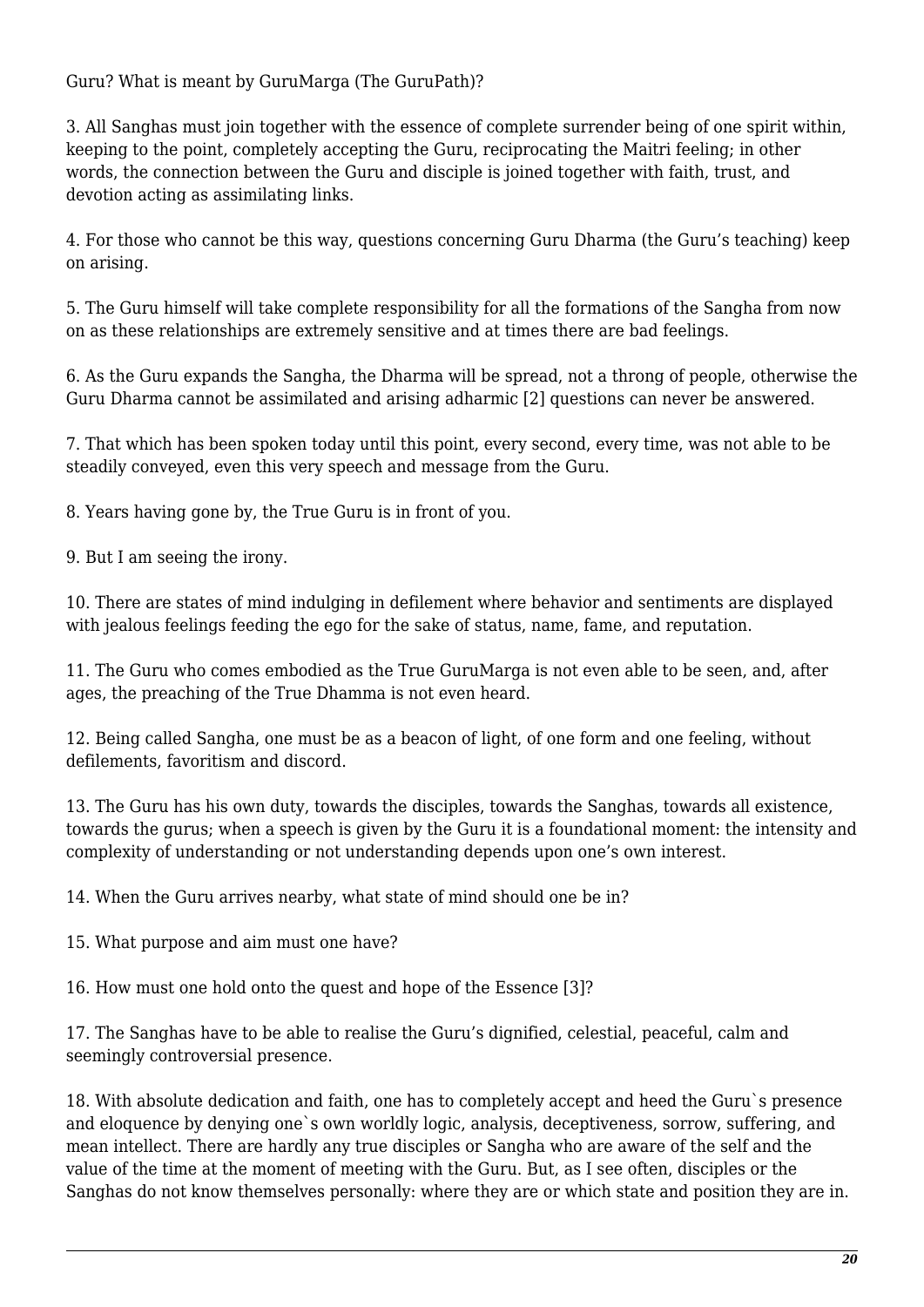19. How is one to proceed, and what to do afterwards? What ought to be said? Which subject ought to be stressed and so forth.

20. But again, believe the Guru and you will follow the form of the Real Sangha in front of the True Guru, and you will be freed from the worldly ocean of illusion.

21. Otherwise there is no other alternative. The Sangha is expanded only on one out of two paths: is it the True Path or the False one? Only the highest standards will fulfill the Dharma.

22. But Purity and Essence are not with a quantifiable form, it is the quality of their form that keeps the Essence animated.

23. To this end, I have been giving all of you these precepts to assimilate and understand.

11 Maitri Sheel – Ekadasha Maitri Sila

\*\*\*\*\*\*\*\*\*\*\*\*\*\*\*\*\*\*\*\*\*\*\*\*\*\*\*\*\*\*\*\*\*\*\*\*\*\*\*\*\*\*\*\*\*\*\*\*\*\*\*

1) Never break oneness and equality on account of name, appearance, ethnicity, tribe, religion, colour, class, gender, belief, community, nation, power, position, ability and so forth; this means, give up all discord, be it worldly or spiritual.

2) Having found the eternal Dharma, Margapath and the Guru, remain respectful to all religions and beliefs.

3) Never cause rifts or doubts with untruths, accusations and counter-accusations, belittling or meaningless talk.

4) Resist all teachings and paths that lead to separation, rifts or boundaries; stay steadfast in the true marga-practice.

5) Resist doing even the least harmful karma-actions throughout life in true Gurumarga practice, melt totally into Guru's truth-nature, becoming part of it.

6) Before being truly merged in the essential realities and practices of Gurunature and Dharmanature, refrain from expounding it with clever words; while still mired in hearsay, rumour, and propaganda, do not draw others into delusion.

7) Avoid any and all demonic behaviour: violence, killing, harming or hurting living beings; choose only pure wholesome nourishment.

8) Do not think less of people or countries on account of national identity.

9) Rooted in true Gurumarga practices, dedicate all karma-actions, thought and speech to the uplift of the whole world, including ourselves.

10) When searching for Truth, the Gurumarga path begins to take form within the heart and merges with Gurunature for the wellbeing of all life in the universe.

11) Remain always in the highest and deepest awareness, realising the various precepts in the soul, gaining freedom from all bygone bondage and constraints.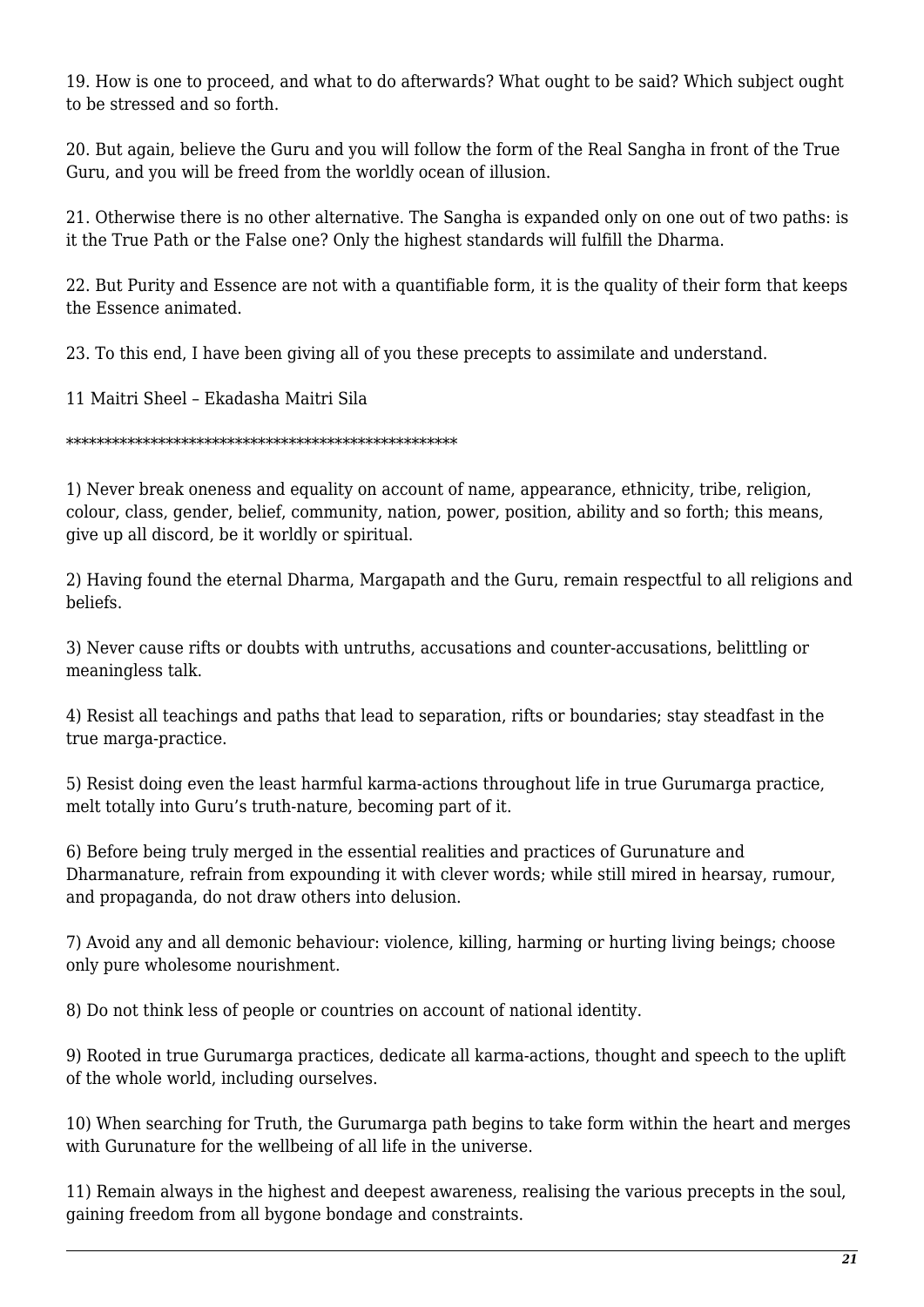24. For the Sangha finally to be called by this name, the essence of these precepts must be in the Sanghas, otherwise, the Sangha as such cannot be observed to be called by this name.

25. To cultivate the precepts of the GuruMarga, the Sanghas adhering to the path of True Dharma accomplish their responsibility and duty towards the Guru, the Dharma, and the Sangha with complete dedication. To expand the Sangha of Maitri free from defilement, one has to be determined; none other than by embracing this path will the Sangha be welcomed. For empowering the authorisation of the expansion of the Sangha and Dharma, the Guru is delivering the Dhamma Letter certified by himself.

26. The duration of this Dharma Letter must be re-certified every three months, and this Dhamma Letter has the powerful nature of bracing the extremely delicate – so much so that it can also be weak – bridge of faith, belief and devotion.

27. All Sanghas depend upon themselves. Just as by doing virtuous deeds by following the GuruMarga one is able to be freed from bondage, in the same way by doing the opposite, one experiences the exact opposite result.

28. Having said that, in the True Dhamma's supremacy wrong words cannot be supported at all, but only because of the Guru Dharma is this opportunity obtained again today. Believe the Guru and the Sangha will get the complete benefit of this opportunity. Also, with this, I am informing all the Sanghas that from this date of 2068/10/14 (2012/1/28) onwards, reserving all the rights of the Sanghas' present expansion of each Sangha, construction work, promotion and advertising, and spreading messages and notification in Halkhoria`s central office, all such works are to be performed by the workers of Halkhoria alone and only from the statement of the Guru.

May all be loving and calm, so be it.

Notes:

[1] Here GuruMarga is put together in the original text, although devanagari letters used to write Nepali makes no distinction for capital letters. As the postposition "ko" indicating the genitive case is not present after Guru, the phrase has been translated as "Guru Path" over "Guru's Path." As it is without space in between, it has been translated as a compound noun. Compound nouns are written either with a hyphen in between or without a space. The translators have opted for capitalisation of Guru and Path to emphasize them, and for no space for easy reading.

[2] Adharmic means "outside of the Dharma" or "against the Dharma" as the prefix "a" in Sanskrit is the equivalent of "un" or "non."

[3] Tattva  $\Box \Box \Box$  (n.) base, center, centre, core, element, essence, gist, heart, heart and soul, inwardness, kernel, marrow, matter, substance, sum, the gist, metempirics (The concepts and relations, which are conceived as beyond, and yet as related to, the knowledge gained by experience) http://www.pelagiandictionary.com/roman/Aese%20tatvagyan%20se%20sambandhit

When Tattva is used with the verb "prapta garnu" (to achieve), it indicates Enlightenment.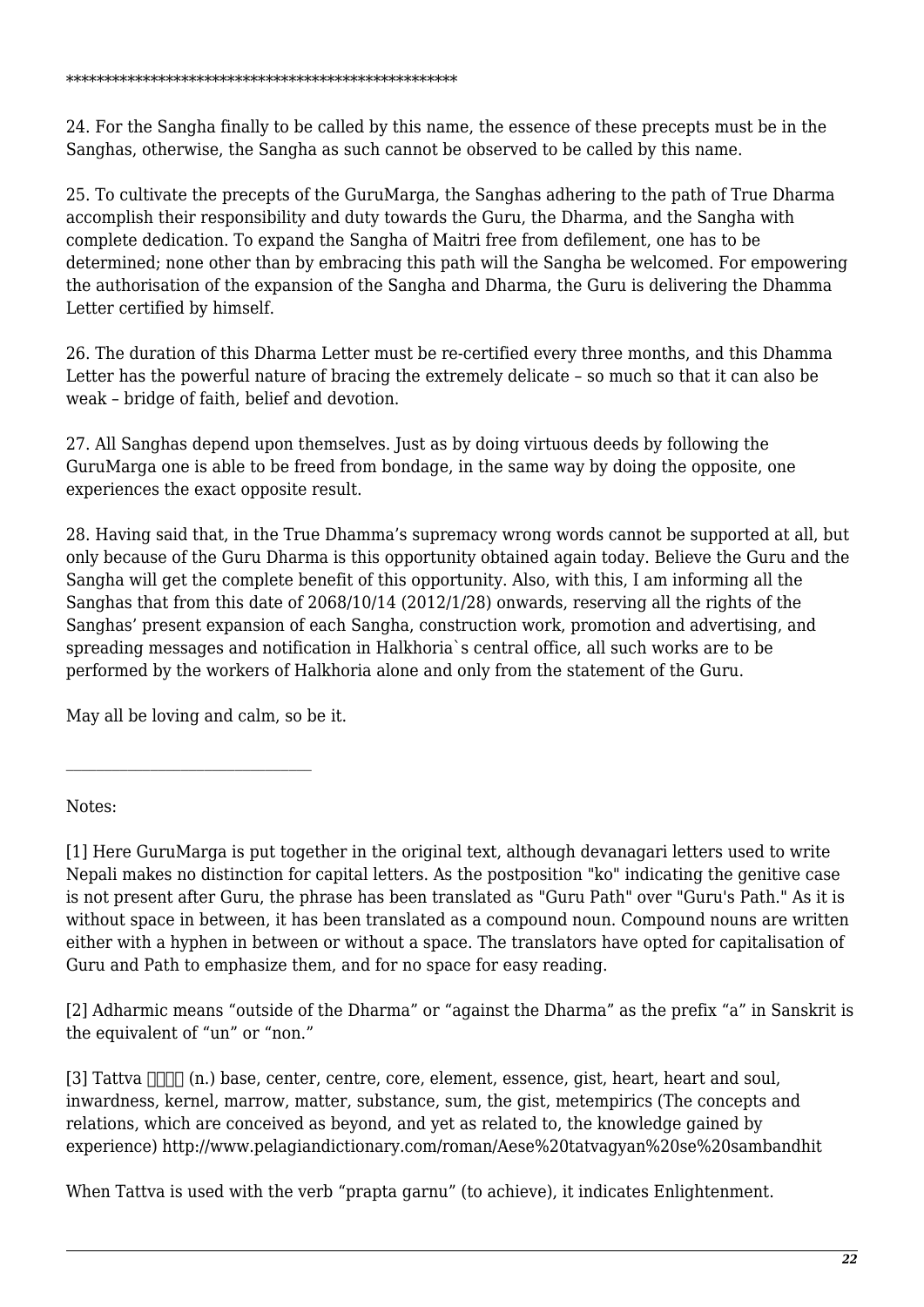[4] Sheel – a precept or moral which although expressed in the imperative form are not quite as much a commandment as a continuous aim or goal for the focusing of one's conscious behavior and habits.

- [5] Nep. Satya Marga
- [6] Nep. Satya GuruMarga
- [7] Nep. Guru Tattva
- [8] Nep. Chitta

<https://bsds.org/en/news/119/mahasambodhi-dharmasangha-s-message-of-january-28>

### **Speech of Dharma Sangha on June 4, 2011**

June 4, 2011



1. May the eternal sky acquire the form of the Earth, absorbing Sansara into the empty field of absolute potential (shunyata) and freedom (moksha).

2. Just as the Moon's great illumined radiance may the world be enveloped by faith.

- 3. Just as the Sun's glorious illumined radiance may the world be surrounded by perfect wisdom.
- 4. Just as the conch's sound may the world resonate with the Dharma.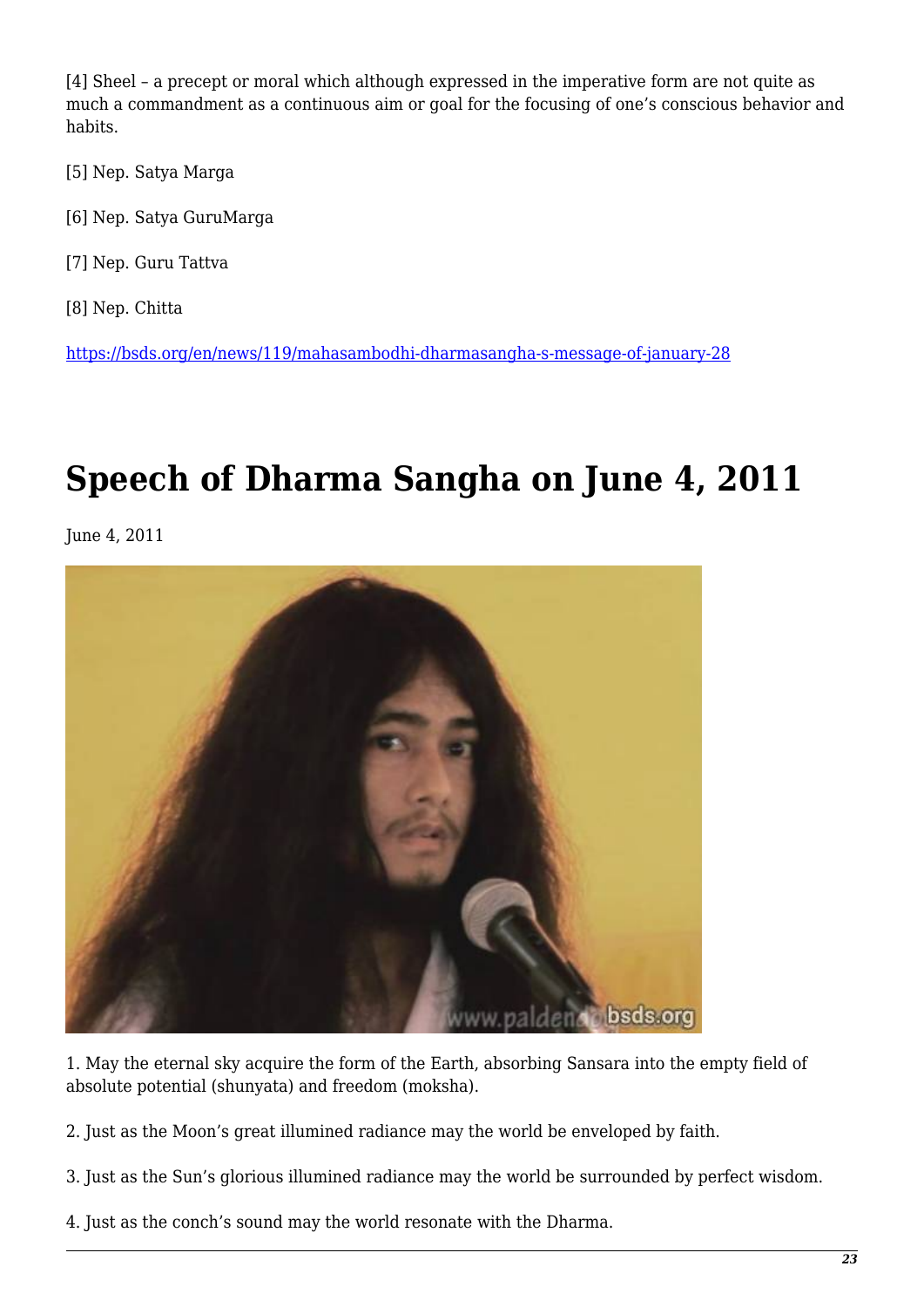5. Just as the holder of the dorie (vairadhara), may the world be adamant with the love of the soul, the supreme soul (paratma) and the non-self (anatma).

6. Just as the eight-petalled lotus carries forms as the reflection, may the world be enveloped in morality, wisdom and meditation.

7. In search of this pure guidance (margadarshan), directly being steadfast in the precepts, meditational states, and wisdom (sheel, samadhi, pragya) of Noble Maitriya Nath and Noble Tara, I will be giving the guidance of freedom (mukti) and liberation (moksha) in the whole world.

8. If in the world Dharma guidance (margadarshan) for freedom and liberation (mukti and moksha) is given, (but) benefit for the earth and changes do not happen, not just the Dharma world (but) among each and every sentient being and human a storm of uncertain change will come.

9. In the impermanent world, when Dharma decays, then the world becomes unpeaceful, confrontational; a form of sectarianism is taken up among societies in the name of religion – mean behavior is practiced in the name of caste and creed – being deprived from the path of freedom. That is not Dharma to go about religions and peace in such a way.

10. By this communal form of religion, it is a religion made to fulfill personal interest.

11. Today we the Dharma Sanghas are in extreme happiness with the pious work.

12. Thus, let us keep the Maitriyan harmony. For this, I am assimilating and modifying in practice.

13. And, a splendid welcome and Khata may be tributed by the Namo Buddha Tapoban Samarakshyan Sangha and Bodhi Shravan Dharma Sangha's Sangha Mitra and Kalyan Mitra.

14. In this way by the unification of the the sangha, let the Sangha Mitra and Kalyan Mitra of Dharma Sangha, maintain the Dharma having the same feeling. Also along with bidding a religious farewell, lets give religious thanks.

15. May all beings be tranquil. May they be happy. So be it...

<https://bsds.org/en/news/103/speech-of-dharma-sangha-on-june-4-2011>

# **Message Given on The Completion of Tapas on May 20, 2011**

May 20, 2011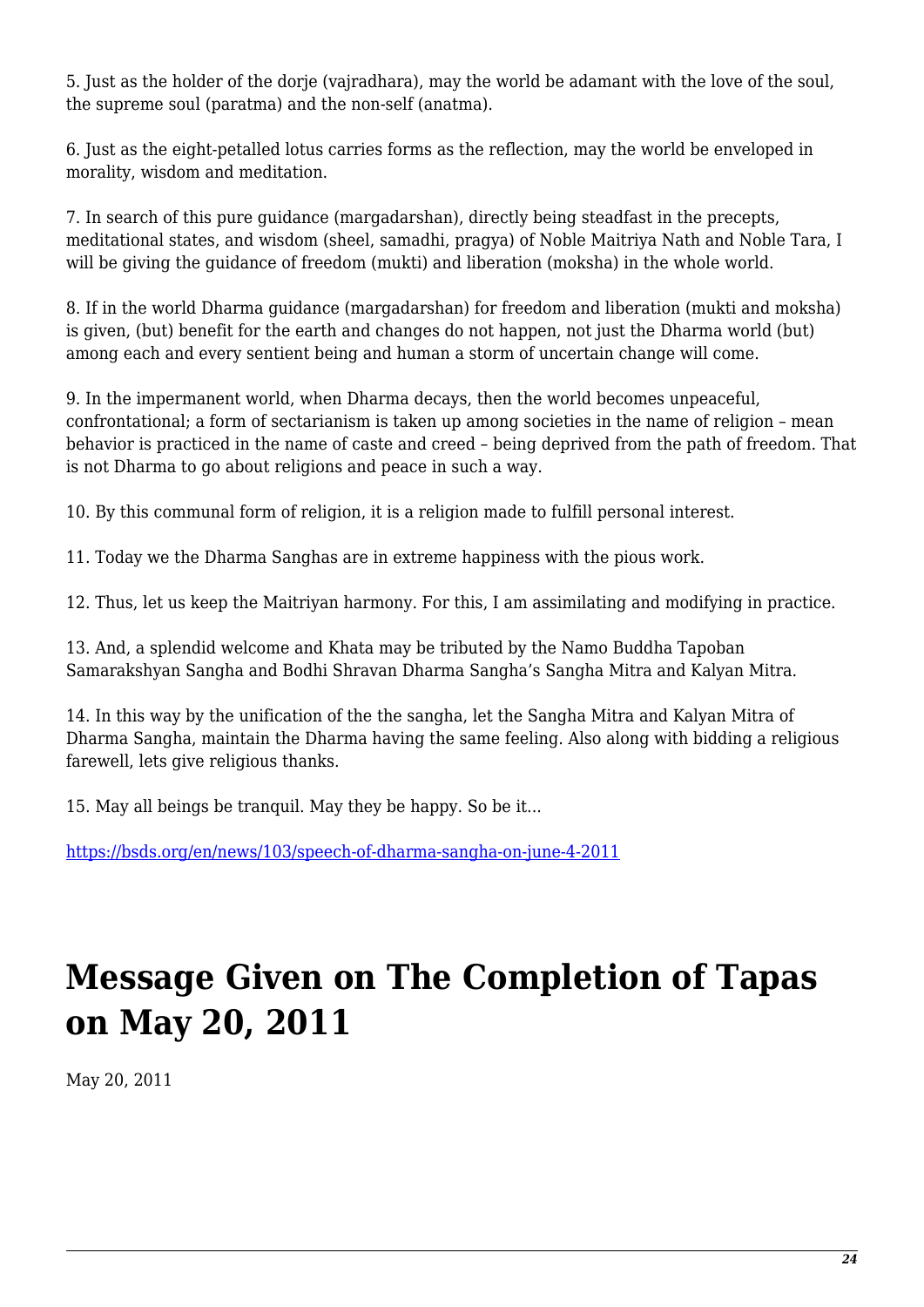

May the eternal sky acquire the form of the Earth absorbing Sansara into the empty field of absolute potential (shunyata) and freedom (moksha).

Just as the moon's great illumined radiance may the world be enveloped by faith.

Just as the sun's glorious illumined radiance may the world be surrounded by perfect wisdom.

Just as the conch's sound may the world resonate with the Dharma.

Just as the holder of the dorje (vajradhara), may the world be adamant with the love of the soul (atma), the supreme soul (paratma) and the non-self (anatma).

Just as the eight-petalled lotus carries the fragrance of divine reminiscence, may the world be encircled in morality, wisdom and meditation.

I bow in homage to Lord Maitriya and to the followers of all religions.

The six year meditation has been accomplished in search of our purest way to world peace and the liberation of all living beings.

Today is an auspicious moment and also extremely difficult-to-reach blessed day.

In this Age of Kali the world is in the trap of the sansaric wheel and has changed into a world which is wandering about aimlessly.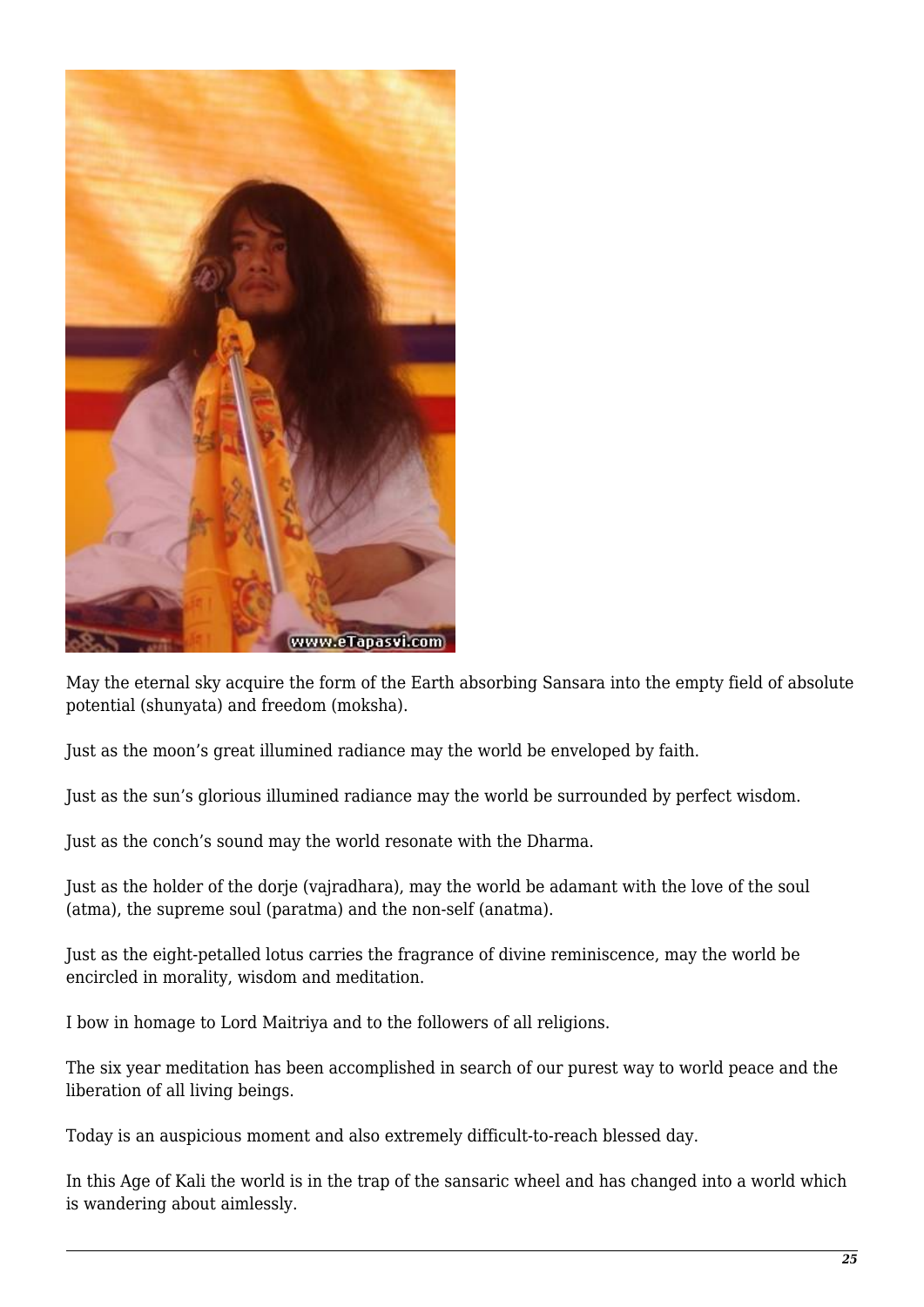I will be awakening the world which has been influenced by the circumstances of the ages with Maitri Nath's Maitriful compassionate feeling.

This matter is unfathomable to the world.

The coming of Lord Maitriya has occurred in this world up to four times.

But he left, leaving only his voice for this world.

Thirty five thousand years before today, because of their morals, wisdom and meditational skills, thousands Bodhisattvas were able to become Arhants.

One thousand years later, two sisters were born.

That time, the elder sister took the form of a Bodhisattva.

The younger sister achieved the Miraculous Perfection and intended to destroy Sansara.

The names of those two sisters were Bodhi Shravan and Mohima.

Then, in the Sakya Clan, Siddhartha Gautama Buddha was born as the result of the previous meditation.

Siddhartha Gautama Buddha, in the search of the past meditation, to be able to concentrate again, renounced the home.

Due to the continuation of previous meditation (meditation of remembering past and previous lives); achieving Purva Gyan Siddhi (perfection in wisdom of knowing past lives), he re-established the system of morality, insight and Samadhi in the world.

At the time of obtaining the Final Nirvana, being absorbed in Samadhi, the darshan of Lord Maitriya was directly received.

Two thousand years ago from now, I was on this Earth. In that situation, I remained alone in meditation.

In that state, there was an extremely barbarous transitional occasion; in that situation (I) was murdered.

After 75 days I realized that I was dead.

In order to liberate such a world, wandering in that form of consciousness for up to 2000 years was painful.

Suddenly there was the sound of thunder, and I was able to achieve birth from my mother's womb.

"Soon after birth, you will go into meditation".

This kind of thought overwhelmed my subconscious memory.

The world (my goal) that had been forgotten through Mother's womb and the touch of love, was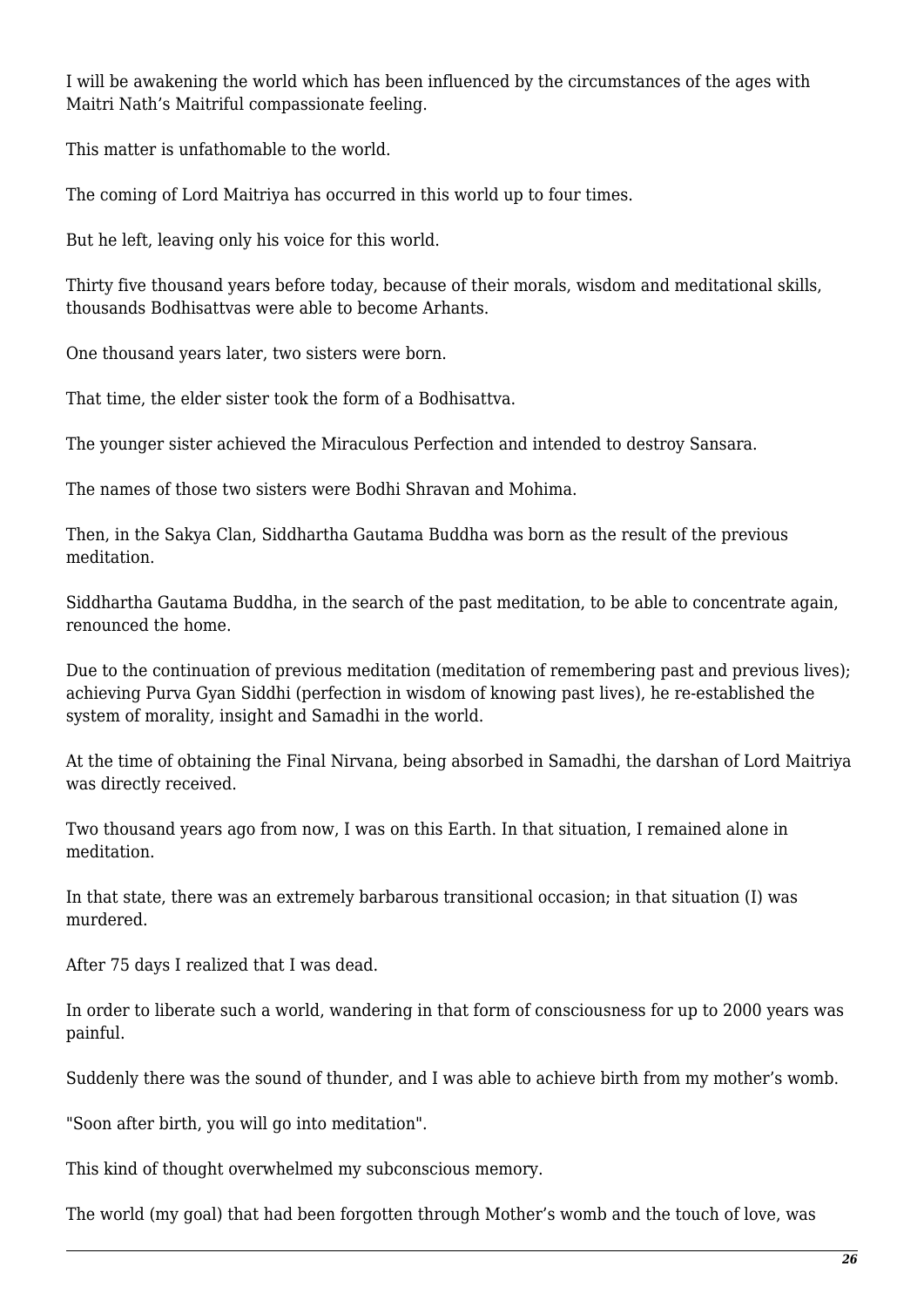recalled after six or seven years.

One day a great person (colossus) clothed in a white robe delivered an oration.

Day by day, the information of the past meditation was revealed.

Meanwhile, at the age of about eight or nine years old, one miraculous vision appeared.

A small distance from the village of Ratanpur a Tharu family brought a dead body to be cremated.

At the time I was playing together with some friends.

Suddenly, I caught sight of the blazing funeral pyre.

There was a vision of one brilliant ray of light that was seen to pierce the sky.

The bright light was a green and yellow color.

From that time, day by day I was able to recall the past wisdom.

Because of that brilliant illumined radiance of the funeral pyre, I became more and more aware that just as after death, humans could attain liberation.

After that the past meditation was recalled.

Due to the occurrence of the brilliant light, it was necessary to have a place in order to relax alone and concentrate.

Due to the recollection of the previous meditation, starting from the seventh chakra reaching the Brahma Chakra, defilements (Klesha) and delusions (Mara) being destroyed, an invisible cluster of light entered the body.

In that state, being one with water, air, sky, Earth, and the Sun, I was able to obtain all sustenance through meditation.

Then the functions of the body at that time slowed down, and I was able to hibernate.

Having been in the same asana for ten months, due to the coldness of the Earth, the rain of storm clouds, the cold weather`s mist, the cloth on my body had become very thin.

When I looked behind, I saw that the termites had eaten my clothes.

I searched to move my body. The whole body was cramped and the body was neither able to feel hunger nor hot nor cold. My focused energy purification practice (tapasya charya) remained surrounded with the disbelief of the whole world.

This daily routine of mine was hard to be accepted by the world.

Even today, I am seeing many skeptical people.

The one who can reach the depth of the inner Maitriya will be optimistic and overwhelmed in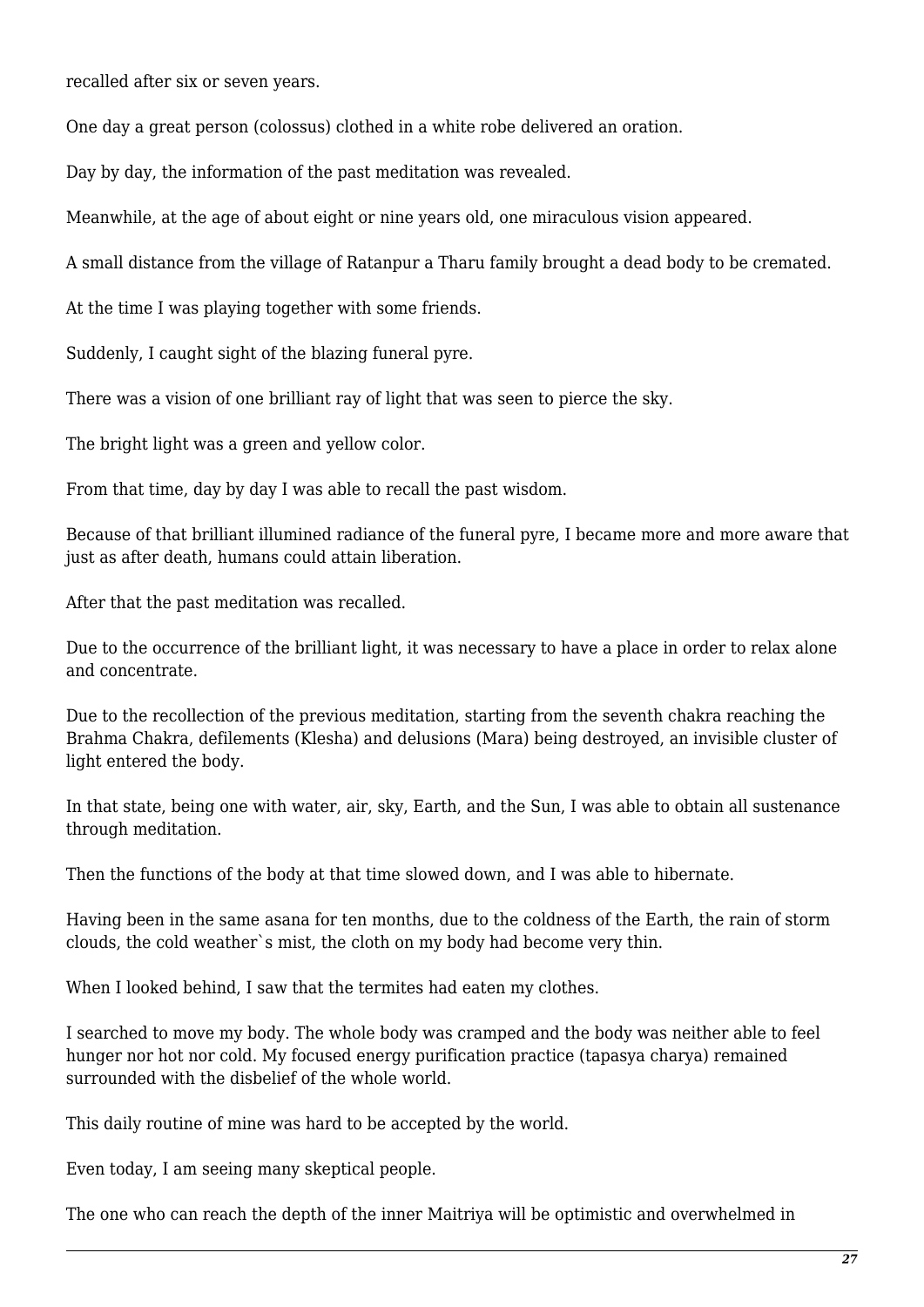truthfulness.

Those who acquire the wrong form will be overwhelmed with pessimism.

In the search of the Cosmic Body of the Great Vehicle (Mahayana Dharma Kaya), if my bodilyaggregates don`t stay, what message can I give to the world?

And while I was single-mindedly abiding in the meditation on the wisdom I had received for the sake of the world, in the evening there was a voice from heaven saying:

"Hey Tapasvi Muni, you are going to die, wake up, wake up, wake up!", the voice appeared to say.

At that time, I was face to face with the blessed one's divine sight, the two eyes shining with green and yellow light.

That light entered the body manifesting the power of fire.

After that, some unsatisfied people were preparing to attack this emaciated body.

The recollecting thoughts of the emaciated body changed.

Heading southwards from the first site in the process to find a place to be alone, the old committee members were remembered.

So as not to cause worry, I waited from morning under the payer tree.

At eight or nine in the morning, with the sound of footsteps, a group of 7 people arrived to meet in the lonely forest with hearts washed with faith and devotion and eyes filled with tears.

These seven persons were Dharma Practitioners in their past lives.

With hearts bathed in faith and devotion and tears in their eyes, the seven people said, "What were we lacking?" thus expressing the feelings of Maitriya and compassion.

Leaving all matters behind after they had understood the explanation, I moved ahead in search of my own way.

From there, up to nine days, I proceeded forth on a long journey being in "Awakened-Meditation" (Jagrit Dhyan)

I crossed the open ravine in the jungle filled with elephants, tigers, deers, antelopes, leopards, rabbits, bear, wild horses, monkeys, peacocks and other beings, birds, plants (trees).

There is a river in Chitwan flowing in between with currents.

I crossed that river at night and head south in a state of meditation: "Hey, Child-Sage (Bal Muni), if you don't take care of your body, you won't exist to speak, then the forms of the Dharma will be lost." Hearing this divine voice, I with my path headed once more towards Halkhoria.

After arriving in Halkhoria, I already said not to look for me up until six years, but being without shame, I found an odhar (a small sheltered place just big enough to hide the body, normally where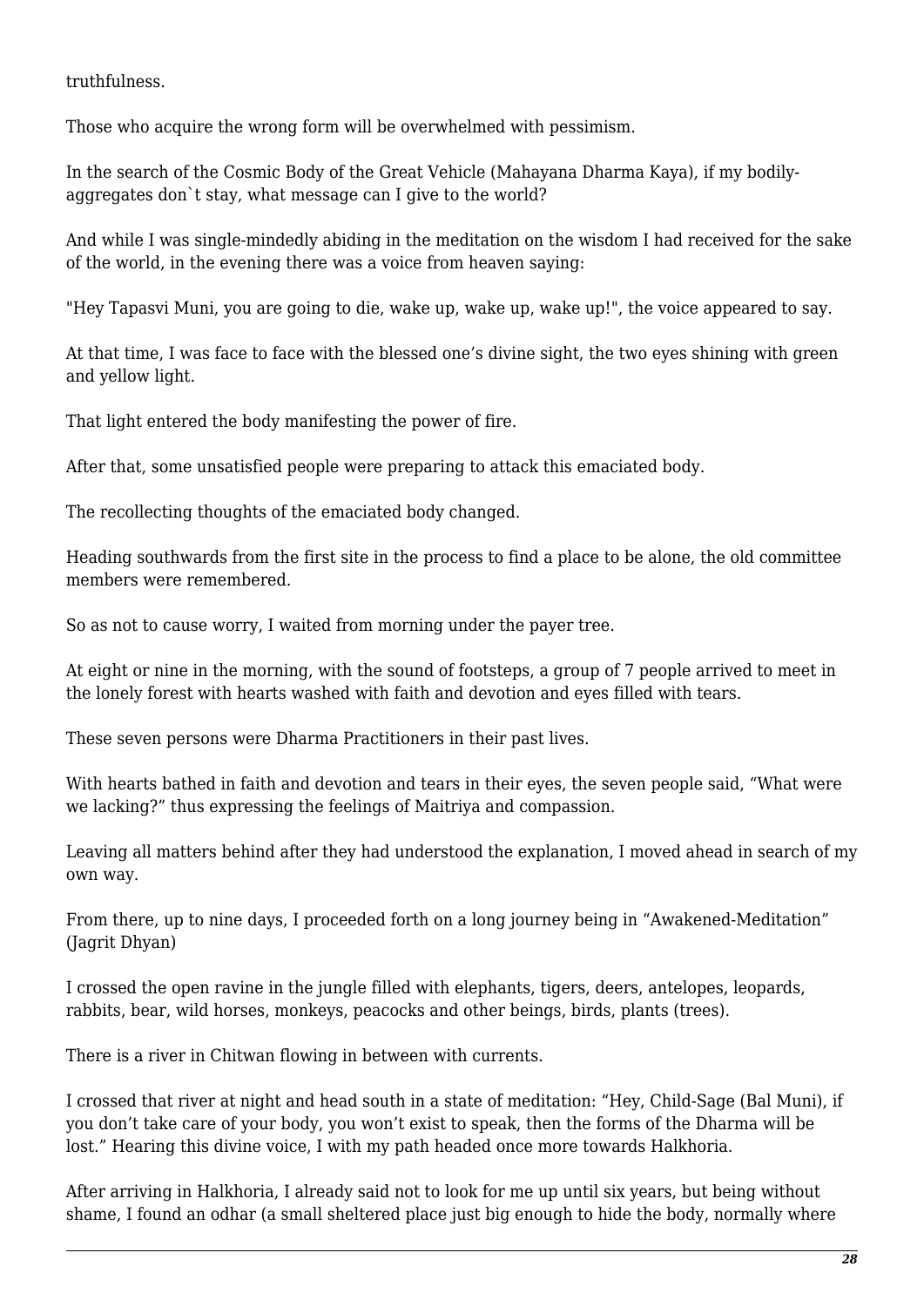animals hide during rain) inside a hill northeast of Halkhoria.

While spending three months in the cave without water, air or the heat of the Sun, a hunter in search of animals came.

The cave was seen by him.

The poor hunter, in greed of the animal's flesh, was waiting outside.

"Who`s there, is it a man or animal?" he yelled up to three times. Then, I raised my hand outside the cave and showed my head too.

The poor hunter, being desirous and in greed of the flesh of the animal stood up.

For the happiness and well-being of the world, for the jungle, for conservation of plants, likewise for the hunter, I am doing Maitriya meditation (dhyan).

Staying at the base of the the wish-fulfilling tree of Halkhoria`s Banyan tree and under the Sindhuli tree at Baghjor, with soul, body, and speech applied to seeing Sansara for the world, thousands of revelations (darshan) of feelings (bhav), revelations of wisdom (gyan), and revelations of meditation (dhyan) at Halkhoria`s wish fulfilling tree and at the delightful Jungle of Baghjor, realization of the worldly cycle of existence, and joyous insights of various aspects (nana asana) of Dharma were received.

That time, being in this emaciated body, within the atmosphere of squalls proceeded by a dark cloudy secluded night alone in Halkhoria, being absorbed in between the soul (Atma) and the Super Soul (Parmatma) I received a direct vision face to face (darshan) with Maitriya Nath.

The directly witnessed revelation and his statements cannot be told to this Earth yet.

In the wisdom of enlightenment, our happening to be the same five-elemental body...

...as well as submerging in the feelings of love (Maitri Bhavna) that the whole world unite in the same feelings for the Earth to transform the worldly cycle of existence into love and compassion (Maitriya and Karuna) is the wish.

Seeing through the worldly vision to the soul, body and speech, spreading the World Peace Great Prayers throughout the world for the benefit and welfare of all beings and the conservation of flora, I will be giving the true understanding (satyagyan) of the entire universe through heeding the morals and meditational (samadhi) wisdom (pragya).

Perfect enlightenment (Samyak Sambodhi) is attained through wisdom (gyan), morals (sheel), and the meditative state (samadhi).

By material joy and comfort alone, in human life the path of liberation (Mukti) cannot be achieved.

If morals or rules are followed one may be released from worldly materialism as well as from the cycle of birth and death.

And, if in the name of religion spiritual opulence (riddhi) is shown, miracles are demonstrated, it is contrary to the rules of Dharma.